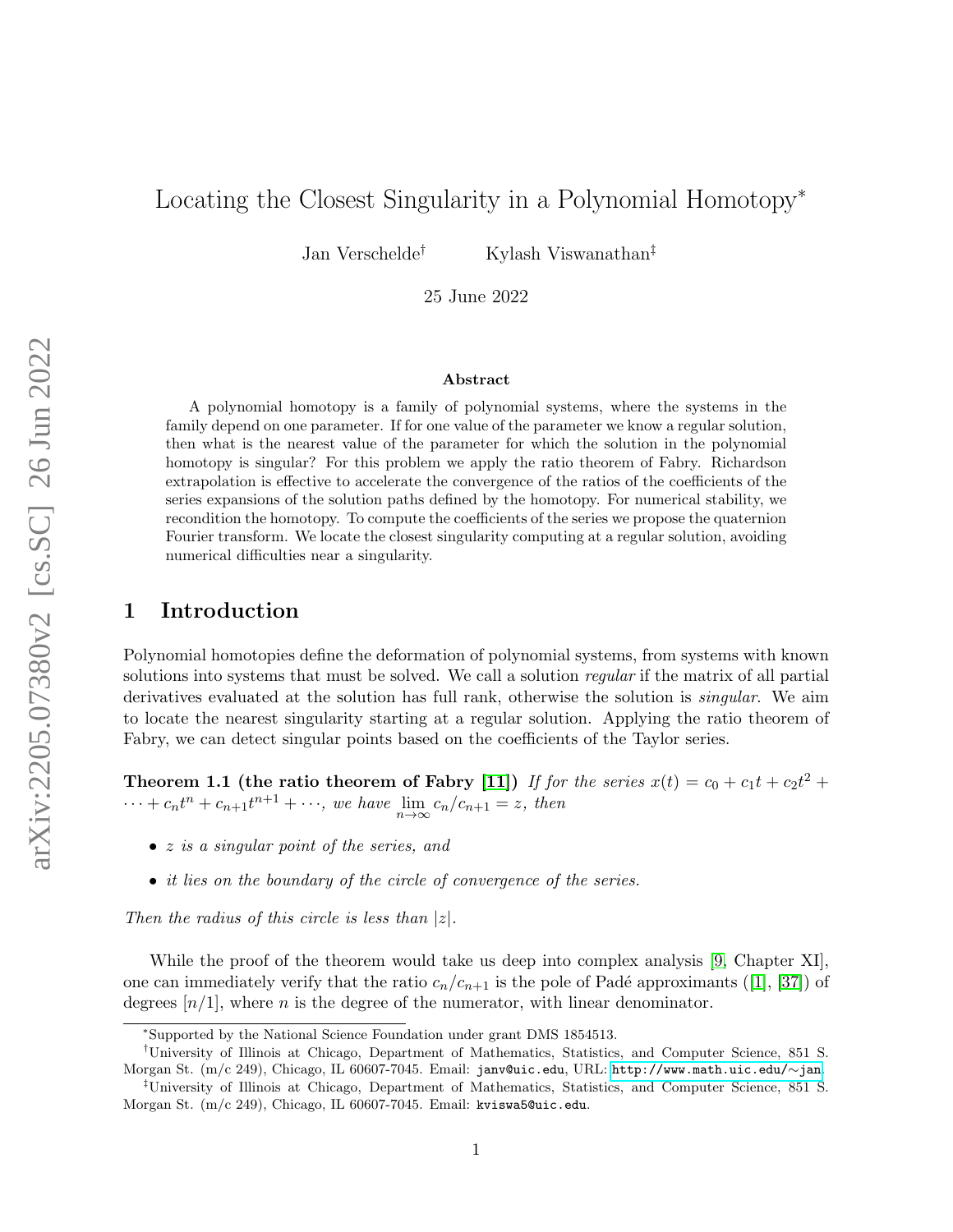The ratio theorem of Fabry provides a radar to detect singularities in an adaptive step size control for continuation methods, as introduced in [\[38\]](#page-18-1) (with a parallel implementation in [\[39\]](#page-18-2)) and reproduced by  $[40]$ . Earlier applications of Padé approximants in deformation methods appeared in [\[19\]](#page-17-0), in a symbolic context, and in [\[34\]](#page-18-4) in a numerical setting. Empirically, in the plain application of this ratio theorem, already relatively few terms in the series appear to be sufficient to take nearby singularities into account.

The problem considered in this paper can be stated as follows. How many terms in the Taylor series do we need to locate the closest singularity with eight decimal places of accuracy? Answering this question exactly is not possible because of constants which differ for each series, but we can provide information about the order of the number of terms, e.g.: tens or hundreds.

We show that Richardson extrapolation (see [\[3\]](#page-16-3) for a general formalism) effectively solves our problem. On monomial homotopies (defined in the next section), we can separate our problem from the required accuracy of the coefficients of the Taylor series. On examples, at 64 terms of the series, we obtain eight decimal places of accuracy in the location of the radius of convergence. In the third section, the justification for this successful application of Richardson extrapolation is proven. This is the first contribution of this paper.

The second contribution of this paper is the introduction of the quaternion Fourier transform [\[10\]](#page-16-4), [\[33\]](#page-18-5) to compute the coefficients of the series. If we want to locate a singularity to full double precision, then, on examples, it appears that 512 terms in the series are needed. The Fast Fourier Transform scales well.

In the fifth section, we consider the application of Richardson extrapolation in an end game, when the path tracker approaches an isolated singular solution at the end of the path. Power series methods for singular solutions in [\[27\]](#page-17-1) introduced the concept of the *end game operation* range. In this range, the continuation parameter has values for which the Puiseux series expansions are valid and where the numerical condition numbers still allow to compute sufficiently accurate approximations of the points on the path. In fixed precision, this range may be empty. Using multiple double precision for ill-conditioned problems is wasteful due to the slow convergence of Newton's method. For homotopies with a random complex gamma constant, we introduce the notion of the last pole. With this last pole, we recondition the homotopy with a shift and stretch transformation.

The new methods are illustrated in section six. Deflation restores the quadratic convergence of Newton's method for an isolated singular solution, of multiplicity  $\mu$ . While [\[24\]](#page-17-2) proves that  $\mu$ is the upper bound on the number of deflation steps, the numerical decision to apply deflation is left to a singular value decomposition of the Jacobian matrix, which may not always be reliable enough. Although deflation has been addressed by many  $(e.g. [4], [5], [8], [7], [14], [15], [16]$  $(e.g. [4], [5], [8], [7], [14], [15], [16]$  $(e.g. [4], [5], [8], [7], [14], [15], [16]$  $(e.g. [4], [5], [8], [7], [14], [15], [16]$  $(e.g. [4], [5], [8], [7], [14], [15], [16]$  $(e.g. [4], [5], [8], [7], [14], [15], [16]$  $(e.g. [4], [5], [8], [7], [14], [15], [16]$  $(e.g. [4], [5], [8], [7], [14], [15], [16]$  $(e.g. [4], [5], [8], [7], [14], [15], [16]$  $(e.g. [4], [5], [8], [7], [14], [15], [16]$  $(e.g. [4], [5], [8], [7], [14], [15], [16]$  $(e.g. [4], [5], [8], [7], [14], [15], [16]$  $(e.g. [4], [5], [8], [7], [14], [15], [16]$  $(e.g. [4], [5], [8], [7], [14], [15], [16]$ , [\[25,](#page-17-6) [26\]](#page-17-7), [\[29\]](#page-17-8)), the question on when to deflate is an open problem.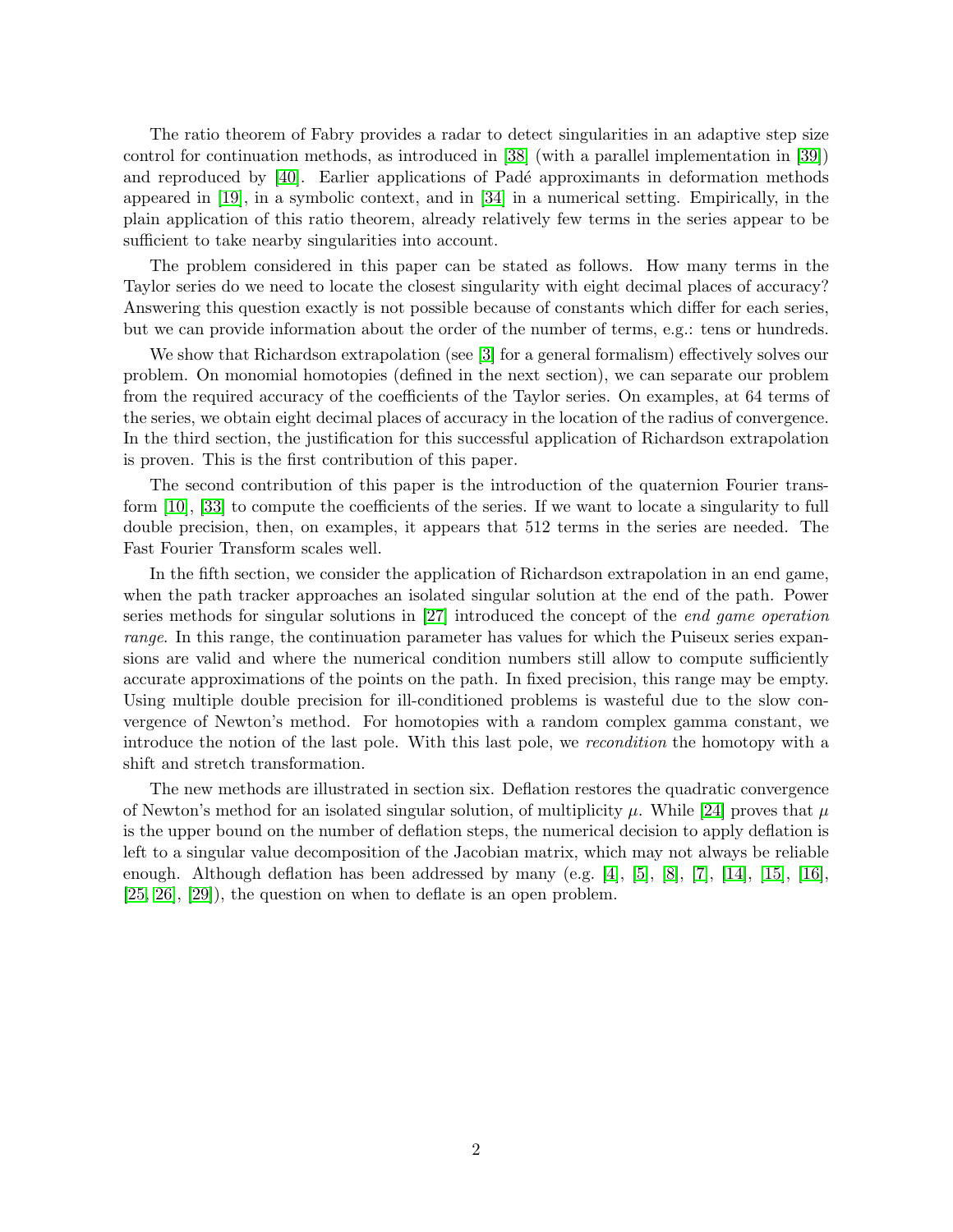## 2 Monomial Homotopies

The examples of the homotopies in this section have only one singularity.

A monomial homotopy is defined by an exponent matrix  $A \in \mathbb{Z}^{n \times n}$  and an *n*-dimensional coefficient vector  $\mathbf{c}(t)$  of invertible power series:

$$
\mathbf{h}(\mathbf{x},t) = \mathbf{x}^A - \mathbf{c}(t) = \mathbf{0},\tag{1}
$$

with  $\mathbf{x} = (x_1, x_2, \dots, x_n)$ , and the multi-index notation

$$
\mathbf{a}_{j} = (a_{1,j}, a_{2,j}, \dots, a_{n,j}), \quad \mathbf{x}^{\mathbf{a}_{j}} = x_{1}^{a_{1,j}} x_{2}^{a_{2,j}} \cdots x_{n}^{a_{n,j}}, \tag{2}
$$

where  $a_j$  is the j<sup>th</sup> column of the matrix A.

For any specific value for t, the system  $h(x, t) = 0$  reduces to a system with exactly two monomials in every equation. The solving of such a system happens via a unimodular coordinate transformation defined by the Hermite normal form of A. Singular solutions can occur only when  ${\bf c}(t) = {\bf 0}$ , only for specific values of t. While monomial homotopies have thus no direct practical use, they provide good test cases to experiment with algorithms and to introduce new ideas.

#### 2.1 A Square Root Homotopy

The simplest example of a monomial homotopy is

$$
x^2 - 1 + t = 0, \quad \text{with solution} \quad x(t) = \pm \sqrt{1 - t}.
$$
 (3)

The two paths defined by this homotopy are shown in Figure [1.](#page-2-0)



<span id="page-2-0"></span>Figure 1: Starting at  $x = \pm 1$ , the two paths converge to  $x = 0$ , as t moves from 0 to 1.

At  $t = 1$ , the two paths coincide at a double point. Our problem is to predict for which value of t this singularity happens without computing  $x(t)$  for  $t \approx 1$ .

In the development of the solution  $x(t) = \sqrt{1-t}$  in a Taylor series about  $t = 0$ , let  $c_n$  be the coefficient of  $t^n$ . Then the application of the ratio theorem of Fabry gives

<span id="page-2-1"></span>
$$
\frac{c_n}{c_{n+1}} = \frac{2(n+1)}{2n-1} =: f(n), \quad \lim_{n \to \infty} f(n) = 1.
$$
 (4)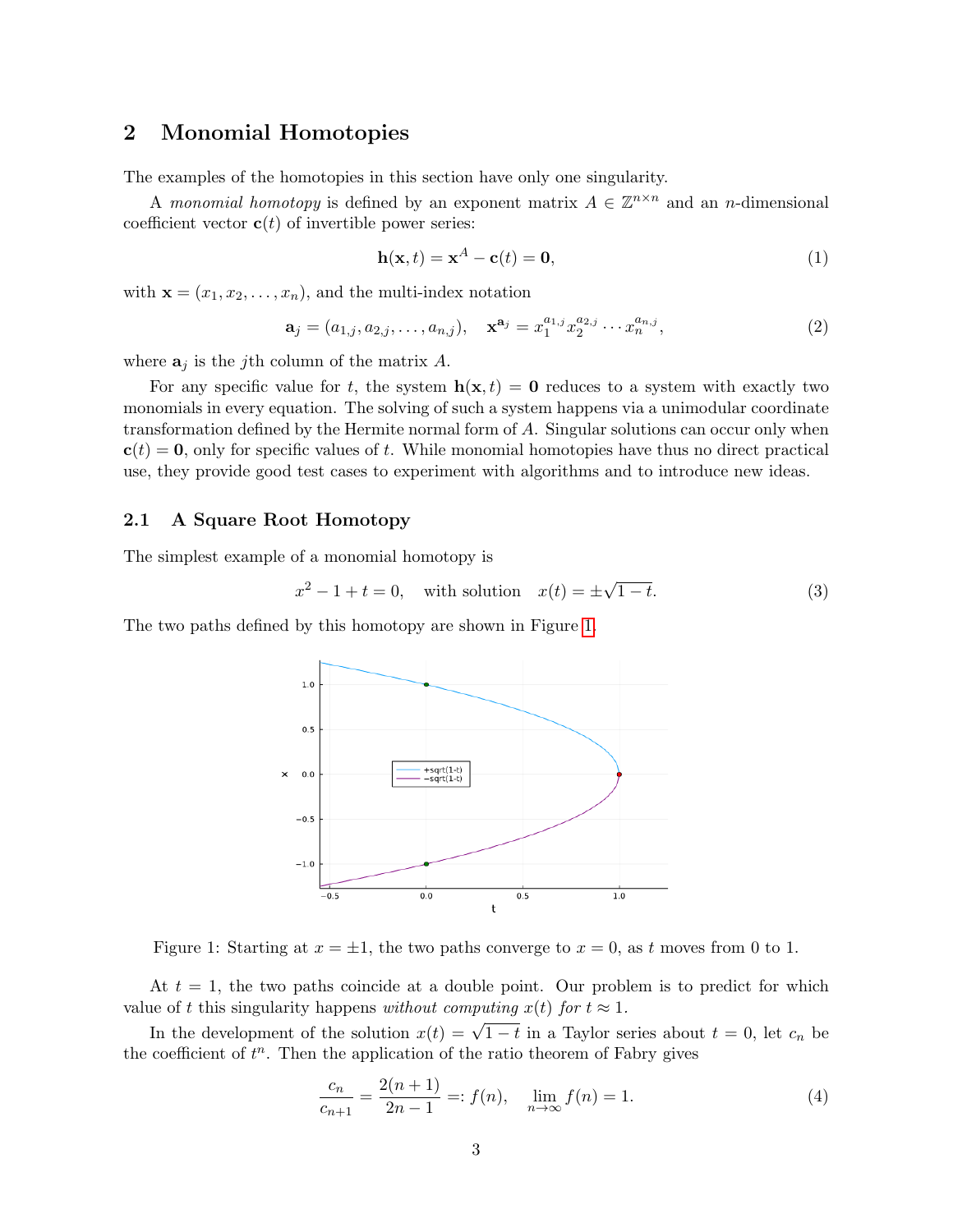As the limit of the ratios equals one, we can predict the location of the singularity, already at the series development at  $t = 0$ . The main problem is the slow convergence of the series. Table [1](#page-3-0) illustrates that in order to gain one extra bit of accuracy, we must double the value of  $n$ .

|                | woodervolution: 110 Teledonomi |              |                |
|----------------|--------------------------------|--------------|----------------|
| $\eta$         | f(n)                           | error        | error ratio    |
| $\overline{2}$ | 2.00000000000000               | $1.00E + 00$ |                |
| $\overline{4}$ | 1.42857142857143               | $4.29E - 01$ | $2.3333E + 00$ |
| 8              | 1.20000000000000               | $2.00E - 01$ | $2.1429E + 00$ |
| 16             | 1.09677419354839               | $9.68E - 02$ | $2.0667E + 00$ |
| 32             | 1.04761904761905               | $4.76E - 02$ | $2.0323E + 00$ |
| 64             | 1.02362204724409               | $2.36E - 02$ | $2.0159E + 00$ |
| 128            | 1.01176470588235               | $1.18E - 02$ | $2.0079E + 00$ |
| 256            | 1.00587084148728               | $5.87E - 03$ | $2.0039E + 00$ |
| 512            | 1.00293255131965               | $2.93E - 03$ | $2.0020E + 00$ |
|                |                                |              |                |

<span id="page-3-0"></span>Table 1:  $f(n) = \frac{2(n+1)}{2n-1}$  converges slowly to one. The error column lists  $|f(n) - 1|$ . The last column is the ratio of two consecutive errors. As  $n$  doubles, the error is cut in half.

Observe we can rewrite  $f(n)$  of [\(4\)](#page-2-1) as

$$
f(n) = \frac{2(n+1)}{2n-1} = \frac{2n-1+3}{2n-1} = 1 + \frac{3}{2n-1} = 1 + \frac{3}{2n} \left(\frac{1}{1-\frac{1}{2n}}\right)
$$
(5)

$$
= 1 + \frac{3}{2n} \left( 1 + \frac{1}{2n} + \left( \frac{1}{2n} \right)^2 + \left( \frac{1}{2n} \right)^3 + \cdots \right).
$$
 (6)

As shown in section 3,  $f(n)$  has an asymptotic expansion of the form

$$
f(n) = 1 + \gamma_1 \left(\frac{1}{n}\right) + \gamma_2 \left(\frac{1}{n}\right)^2 + \gamma_3 \left(\frac{1}{n}\right)^3 + \cdots
$$
 (7)

for some coefficients  $\gamma_1, \gamma_2, \gamma_3, \ldots$  If we double the value for n, we have

$$
f(2n) = 1 + \gamma_1 \left(\frac{1}{2n}\right) + \gamma_2 \left(\frac{1}{2n}\right)^2 + \gamma_3 \left(\frac{1}{2n}\right)^3 + \cdots
$$
 (8)

and then we eliminate  $\gamma_1$  via a linear combination:

$$
2f(2n) - f(n) = 1 + 2\gamma_2 \left(\frac{1}{2n}\right)^2 - \gamma_2 \left(\frac{1}{n}\right)^2 + 2\gamma_3 \left(\frac{1}{2n}\right)^3 - \gamma_3 \left(\frac{1}{n}\right)^3 + \cdots
$$
 (9)

which results in an approximation with error  $O(1/n^2)$ .

This regular ratio of two consecutive errors allows for an effective application of Richardson extrapolation. The input to Richardson extrapolation are the values  $f(2)$ ,  $f(4)$ ,  $f(8)$ , ...,  $f(2^N)$ . The output is  $R_{i,j}$ , the triangular table of extrapolated values. Then the extrapolation proceeds as follows:

1. The first column:  $R_{i,1} = f(2^i)$ , for  $i = 1, 2, 3, ..., N$ .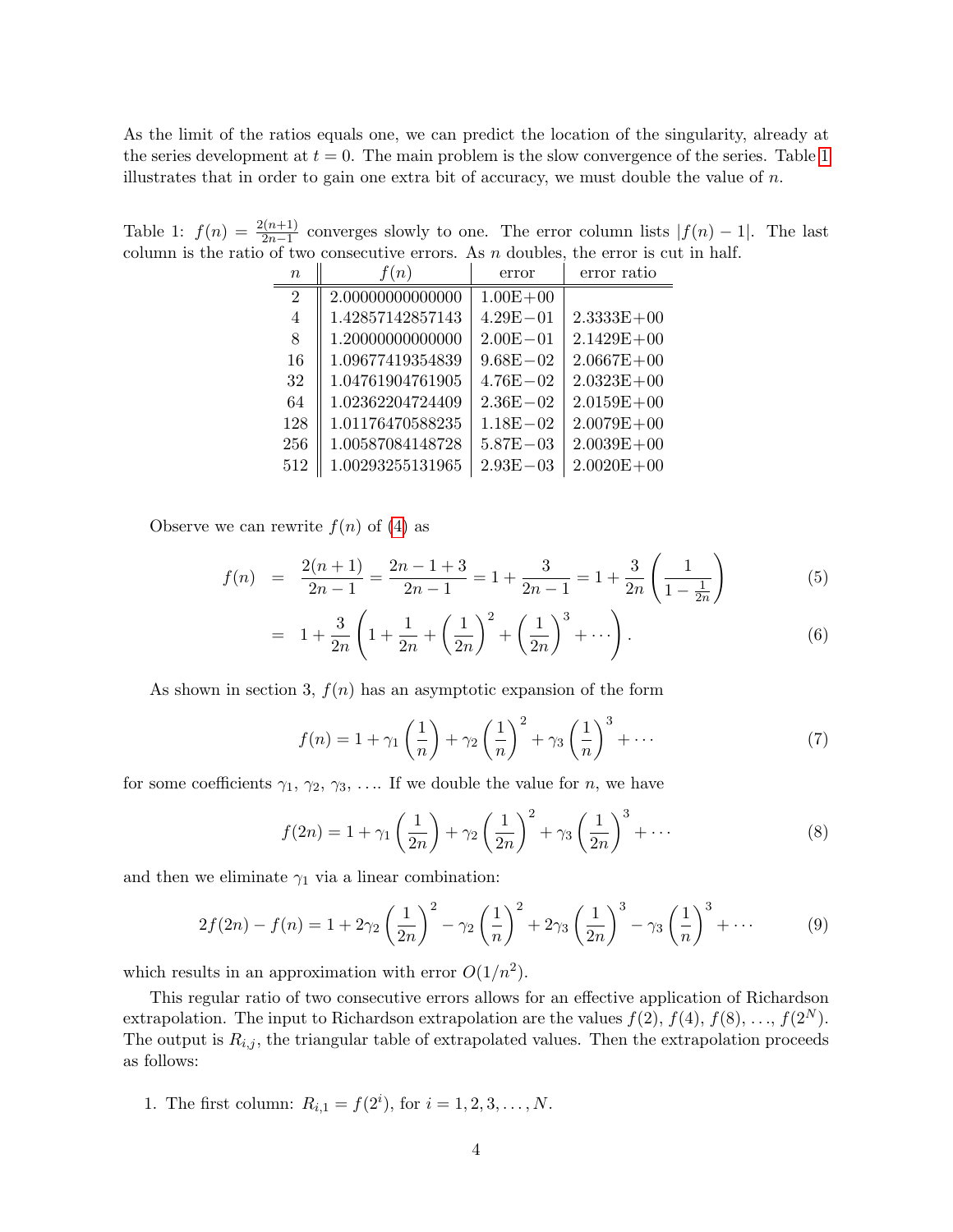2. The next columns in the table are computed via

<span id="page-4-1"></span>
$$
R_{i,j} = \frac{2^{i-j+1} R_{i,j-1} - R_{j-1,j-1}}{2^{i-j+1} - 1},\tag{10}
$$

for  $i = i, i + 1, ..., N$  and for  $j = 2, 3, ..., N$ .

Table [2.1](#page-4-0) shows the errors  $|R_{i,j} - 1|$  of the extrapolated values. Looking at the diagonal of Table [2.1,](#page-4-0) we see that we gain about two decimal places of accuracy at each doubling of  $n$ .

<span id="page-4-0"></span>Table 2: Errors of Richardson extrapolation. The column  $E_0$  is the error column of Table [1.](#page-3-0) The column  $E_j$  is the error obtained from extrapolating j times, applying formula [\(10\)](#page-4-1). At  $n = 64$ we have 8 correct decimal places and at  $n = 512$ , the full machine precision is attained.

| $\, n$         | $E_0$      | $E_1$                      | $E_2$                                     | $E_3$                                                | $E_4$                                                           | $E_5$ | $E_{\rm 6}$         | $E_7$       | $E_8$       |
|----------------|------------|----------------------------|-------------------------------------------|------------------------------------------------------|-----------------------------------------------------------------|-------|---------------------|-------------|-------------|
| $\overline{2}$ | $1.0E + 0$ |                            |                                           |                                                      |                                                                 |       |                     |             |             |
| 4              | $4.3E - 1$ | $1.4E - 1$                 |                                           |                                                      |                                                                 |       |                     |             |             |
| 8              |            | $2.0E-1$   6.7E-2   9.5E-3 |                                           |                                                      |                                                                 |       |                     |             |             |
| 16             |            |                            | $9.7E-2$   $3.2E-2$   $4.6E-3$   $3.1E-4$ |                                                      |                                                                 |       |                     |             |             |
| 32             |            |                            |                                           | $4.8E-2$   $1.6E-2$   $2.3E-3$   $1.5E-4$   $4.9E-6$ |                                                                 |       |                     |             |             |
| 64             |            |                            |                                           |                                                      | $2.4E-2$   $7.9E-3$   $1.1E-3$   $7.5E-5$   $2.4E-6$   $3.8E-8$ |       |                     |             |             |
| 128            |            |                            |                                           |                                                      | $1.2E-2$   $3.9E-3$   $5.6E-4$   $3.7E-5$   $1.2E-6$   $1.9E-8$ |       | $1.5E - 10$         |             |             |
| 256            |            |                            |                                           |                                                      | $5.9E-3$   $2.0E-3$   $2.8E-4$   $1.9E-5$   $6.0E-7$   $9.5E-9$ |       | $7.5E - 11$         | $2.9E - 13$ |             |
| 512            |            |                            |                                           |                                                      | 2.9E-3   9.8E-4   1.4E-4   9.3E-6   3.0E-7   4.8E-9             |       | $ 3.8E-11 $ 1.5E-13 |             | $4.4E - 16$ |

#### 2.2 Two Paths Ending in a Cusp

Figure [2](#page-4-2) is an example of a situation not covered by Theorem [1.1.](#page-0-0) Consider the homotopy

$$
h(x,t) = x2 - (t-1)4 = (x - (t-1)2)(x + (t-1)2) = 0,
$$
\n(11)

which has the obvious two solutions  $x(t) = \pm (t-1)^2$ .



<span id="page-4-2"></span>Figure 2: Starting at  $x = \pm 1$ , the two paths converge to  $x = 0$ , as t moves from 0 to 1.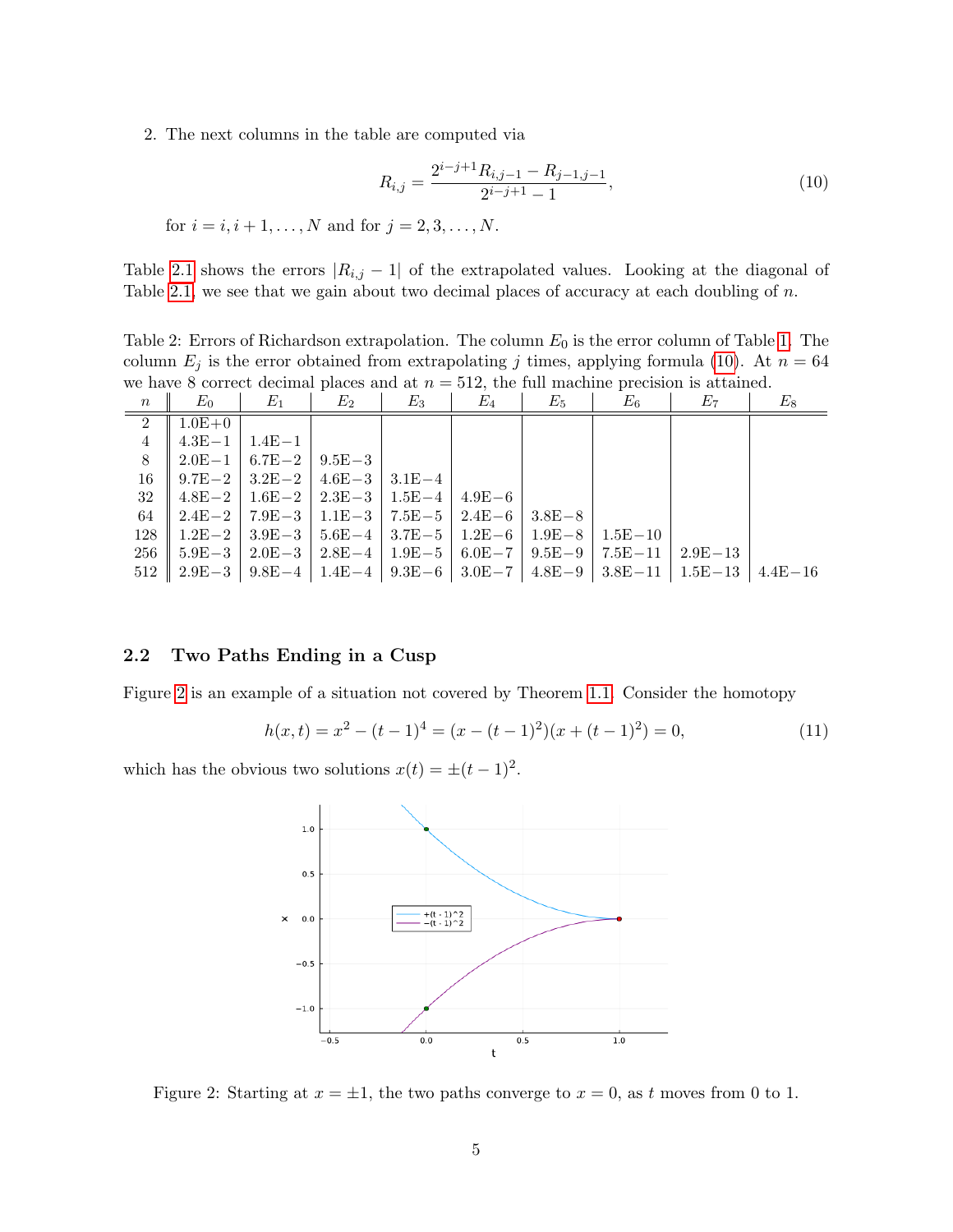In this case, the power series for both paths are polynomials of degree two, and there is no limit, as all coefficients  $c_n = 0$ , for  $n > 2$ . In [\[31\]](#page-18-6), an algorithm to sweep an algebraic curve for singularities monitors the determinant of the Jacobian matrix along the curve. If the path of the determinant of the Jacobian matrix on the curve is concave up, then that is an indicator for undetected singularities.

#### 2.3 A Random 4-Dimensional Monomial Homotopy

In this section, we illustrate the need for multiple precision, even already in relatively low dimensions and degrees. Consider

$$
\mathbf{h}(\mathbf{x},t) = \begin{cases} x_1^7 x_2^7 x_3^7 x_4^7 &= 1-t \\ x_1^7 x_2^3 x_3^2 &= 1-t \\ x_2^5 x_3 x_4 &= 1-t \\ x_2^7 x_3^2 x_4^2 &= 1-t. \end{cases}
$$
(12)

Storing the exponents of the monomials in the columns of  $A = [\mathbf{a}_1, \mathbf{a}_2, \mathbf{a}_3, \mathbf{a}_4], \mathbf{x}^A = (\mathbf{x}^{\mathbf{a}_1}, \mathbf{x}^{\mathbf{a}_2}, \mathbf{x}^{\mathbf{a}_3}, \mathbf{x}^{\mathbf{a}_4}),$ the monomial homotopy  $h(\mathbf{x}, t)$  can be written as

$$
\mathbf{x}^{A} = (1-t)\mathbf{e}, \quad \mathbf{e} = \begin{bmatrix} 1 \\ 1 \\ 1 \\ 1 \end{bmatrix}, \quad A = \begin{bmatrix} 7 & 7 & 0 & 0 \\ 7 & 3 & 5 & 7 \\ 7 & 2 & 1 & 2 \\ 7 & 0 & 1 & 2 \end{bmatrix}, \quad \det(A) = -42. \tag{13}
$$

At  $t = 0$ ,  $(1,1,1,1)$  is one of the 42 solutions, as  $42 = |\det(A)|$ , computed via the Smith normal form of A.

In double precision, extrapolating on  $x_1(t)$ , the extrapolation does not get any more accurate than six decimal places. Working with coefficients computed with 32 decimal places running the algorithms of [\[2\]](#page-16-9) (implemented in PHCpack [\[41\]](#page-18-7)), the extrapolation gives eight decimal places of accuracy, similarly as in the square root homotopy.

For the examples in this section, Richardson extrapolation results in an accuracy of 8 decimal places when  $n = 64$  and for  $n = 512$ , we can locate to singularity to the full double precision.

## 3 Asymptotic Expansions

Consider the coefficient  $c_n$  of  $t^n$  in the Taylor series. What happens if n grows:

$$
\left|\frac{c_n}{c_{n+1}}\right| \to \begin{cases} |z| < 1 : \text{ coefficients increase,} \\ |z| = 1 : \text{ coefficients are constant,} \\ |z| > 1 : \text{ coefficients decrease.} \end{cases} \tag{14}
$$

Let  $x(t)$  satisfy  $h(x(t), t) = 0$ , then in the series for  $x(t)$ , we may assume that for sufficiently large *n*, the magnitude of the *n*th coefficient is  $|z|^n$ . If we then set

<span id="page-5-1"></span>
$$
t = |z|s \tag{15}
$$

<span id="page-5-0"></span>then the coefficient of  $s^n$  in the series  $x(s)$  will have a magnitude close to one. By Lemma [3.1,](#page-5-0) the radius of convergence of the series  $x(s)$  equals one.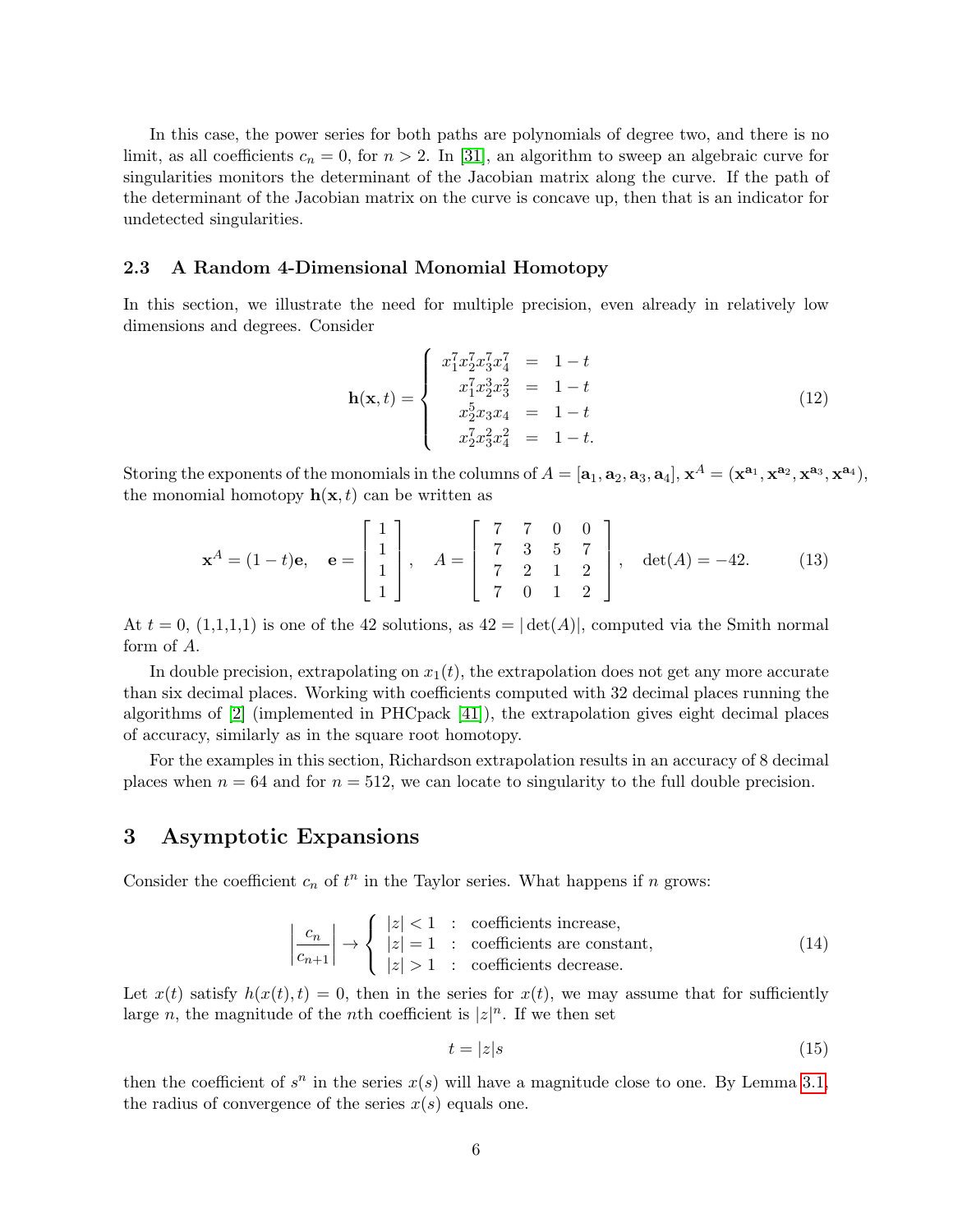**Lemma 3.1** Let  $x(t)$  be a power series with  $c_n$  as the nth coefficient of  $t^n$  and

<span id="page-6-0"></span>
$$
\lim_{n \to \infty} \frac{c_n}{c_{n+1}} = z \in \mathbb{C} \setminus \{0\}.
$$
\n(16)

Then the series  $x(t = |z|s)$  has convergence radius equal to one.

*Proof.* Consider the effect of the substitution  $t = |z|s$ , respectively on the nth and the  $(n+1)$ th term in the series  $x(t)$ :

$$
c_n t^n \to \underbrace{c_n |z|^n}_{=: d_n} s^n, \quad c_{n+1} t^{n+1} \to \underbrace{c_{n+1} |z|^{n+1}}_{=: d_{n+1}} s^{n+1}.
$$
 (17)

Then  $d_n$  is the coefficient of  $s^n$  in the series  $x(s)$  and

$$
\left|\frac{d_n}{d_{n+1}}\right| = \left|\frac{c_n}{c_{n+1}}\right| \frac{1}{|z|}.
$$

By [\(16\)](#page-6-0),  $\lim_{n\to\infty}$  $d_n$  $d_{n+1}$  $\begin{array}{c} \begin{array}{c} \begin{array}{c} \end{array} \\ \begin{array}{c} \end{array} \end{array} \end{array}$  $= 1.$  Thus,  $x(s)$  has a convergence radius equal to one. Q.E.D.

If interested only in the magnitude of the radius, then in the natural application of Lemma [\(15\)](#page-5-1), |z| is used. Using complex arithmetic, the series  $x(t = z \cdot s)$  has radius of convergence equal to one.

In practice, the transformation as defined in as defined in [\(15\)](#page-5-1) has numerical benefits. In theory, it implies that without loss of generality, we may assume that all series we consider all have convergence radius one.

<span id="page-6-2"></span>**Proposition 3.2** Assume  $x(t)$  is a series which satisfies the conditions of Theorem [1.1,](#page-0-0) with a radius of convergence equal to one. Let  $c_n$  be the coefficient of  $t^n$  in the series. Then  $|1-c_n/c_{n+1}|$ is  $O(1/n)$  for sufficiently large n.

*Proof.* Expressing the Taylor series of  $x(t)$  as

$$
x(t) = x(0) + x'(0)t + \frac{x''(0)}{2!}t^2 + \frac{x'''(0)}{3!}t^3 + \dots + \frac{x^{(n)}(0)}{n!}t^n + \dots
$$
\n(18)

leads to a formula for the coefficient of  $t^n$  as

$$
c_n = \frac{x^{(n)}(0)}{n!} \quad \text{and} \quad c_{n+1} = \frac{x^{(n+1)}(0)}{(n+1)!}.\tag{19}
$$

Then the error is

<span id="page-6-1"></span>
$$
\left|1 - \frac{c_n}{c_{n+1}}\right| = \left|1 - \left(\frac{x^{(n)}(0)}{x^{(n+1)}(0)}\right)(n+1)\right| \approx 0, \quad \text{for large } n. \tag{20}
$$

Under the assumption that the radius of convergence is equal to one, without loss of generality we may assume that the singularity occurs at  $t = 1$ . Otherwise, if  $t = z$  for some complex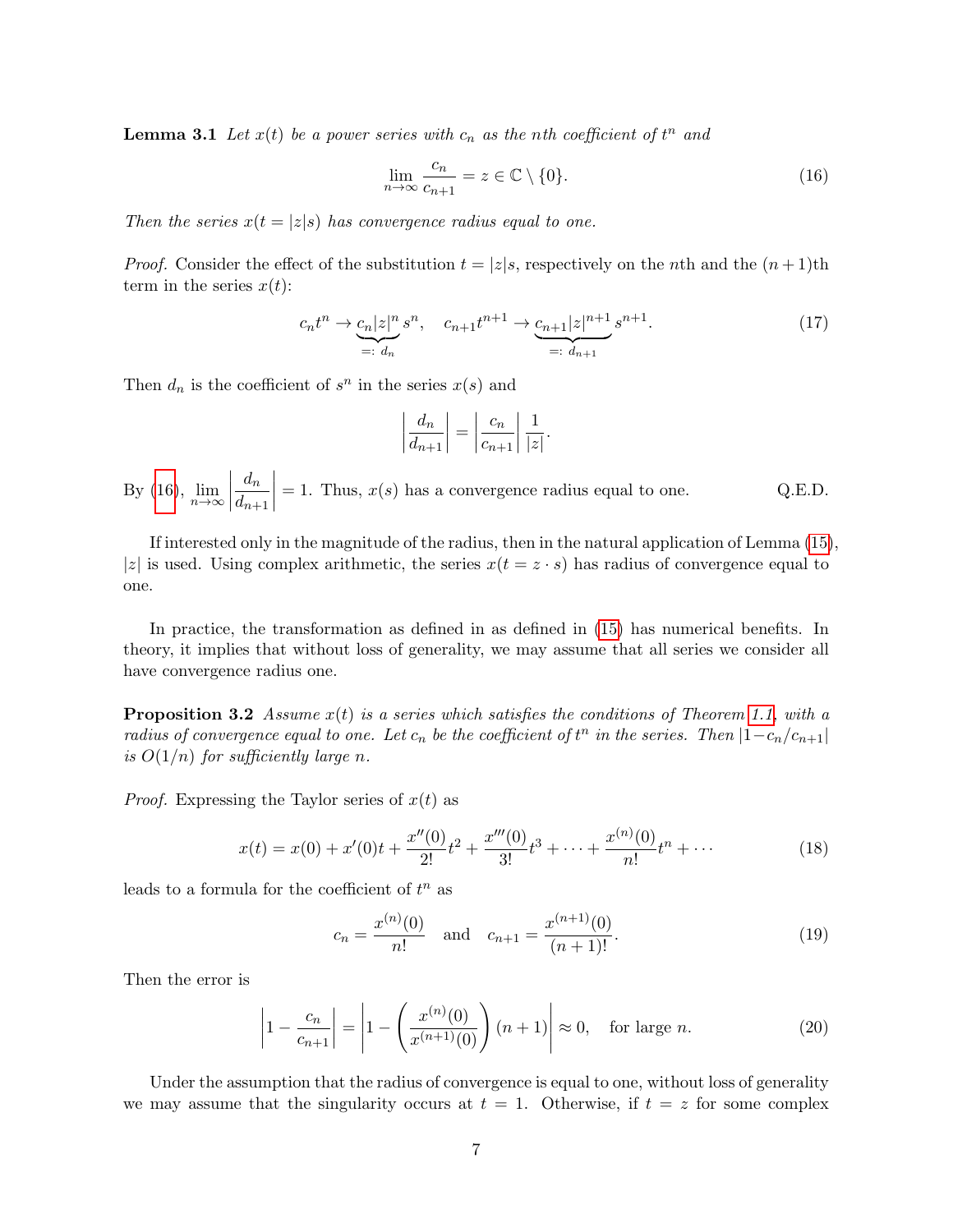number z, with  $|z|=1$ , we can rotate the coordinate system so  $z=1$  in the rotated coordinate system. Therefore, we may assume there is a power series  $p(t)$ , so

$$
x(t) = \frac{p(t)}{1-t} = u(t)p(t), \quad u(t) = \frac{1}{1-t} = 1 + t + t^2 + t^3 + \cdots.
$$
 (21)

The  $p(t)/(1-t)$  can be viewed as the limit of the Padé approximant of degree [n/1], for  $n \to \infty$ . This Padé approximant is well defined under the assumption of Theorem [1.1.](#page-0-0) In the limit reasoning for  $n \to \infty$ , we work with sufficiently large n, but never take  $\infty$  for n.

Applying Leibniz rule to the *n*th derivative of  $x(t)$  leads to

$$
x^{(n)}(t) = \sum_{k=0}^{n} \left(\frac{n!}{k!(n-k)!}\right) u^{(n-k)}(t) p^{(k)}(t).
$$
 (22)

At  $t = 0$ , we have  $u^{(n-k)}(0) = (n-k)!$  and we obtain

$$
x^{(n)}(0) = \sum_{k=0}^{n} \left(\frac{n!}{k!}\right) p^{(k)}(0). \tag{23}
$$

We rewrite the expression for  $x^{(n+1)}(0)$  as

<span id="page-7-2"></span>
$$
x^{(n+1)}(0) = \sum_{k=0}^{n+1} \left( \frac{(n+1)!}{k!} \right) p^{(k)}(0) \tag{24}
$$

$$
= \sum_{k=0}^{n} (n+1) \left(\frac{n!}{k!}\right) p^{(k)}(0) + p^{(n+1)}(0) \tag{25}
$$

$$
= (n+1)x^{(n)}(0) + p^{(n+1)}(0). \tag{26}
$$

Then we can write [\(20\)](#page-6-1) as

<span id="page-7-1"></span>
$$
\left|1 - \frac{c_n}{c_{n+1}}\right| = \left|1 - \left(\frac{x^{(n)}(0)}{(n+1)x^{(n)}(0) + p^{(n+1)}(0)}\right)(n+1)\right| \tag{27}
$$

$$
= \left| 1 - \frac{1}{1 + \frac{1}{n+1} \left( \frac{p^{(n+1)}(0)}{x^{(n)}(0)} \right)} \right|.
$$
 (28)

Note that we may divide by  $x^{(n)}(0)$ , because  $x^{(n)}(0) \neq 0$  by the assumption that  $c_n/c_{n+1}$  is well defined for all values of  $n$ , otherwise the limit would not exist. Denote

$$
C = \frac{p^{(n+1)}(0)}{x^{(n)}(0)}.
$$
\n(29)

Then the result follows from another series expansion:

<span id="page-7-0"></span>
$$
\frac{1}{1 + \frac{C}{n+1}} = 1 - \left(\frac{C}{n+1}\right) + \left(\frac{C}{n+1}\right)^2 - \dotsb. \tag{30}
$$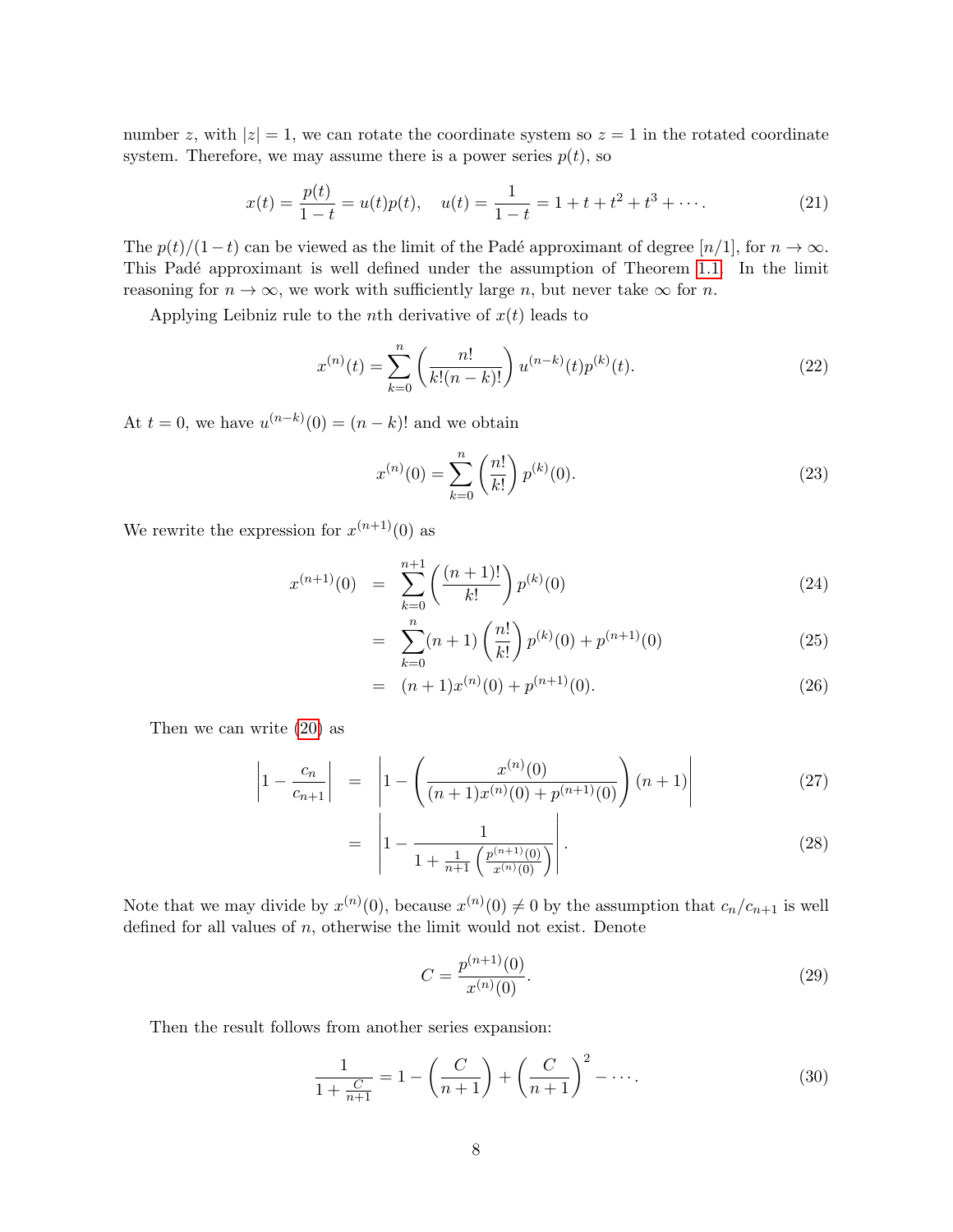Substituting the right hand side of [\(30\)](#page-7-0) into [\(28\)](#page-7-1) gives

<span id="page-8-0"></span>
$$
\left|1 - \frac{c_n}{c_{n+1}}\right| = \left| \left(\frac{C}{n+1}\right) - \left(\frac{C}{n+1}\right)^2 + \cdots \right| \tag{31}
$$

What remains to prove is that C does not depend on n. Dividing [\(26\)](#page-7-2) by  $x^{(n)}(0)$  leads to

$$
\frac{x^{(n+1)}(0)}{x^{(n)}(0)} = n + 1 + \frac{p^{(n+1)}(0)}{x^{(n)}(0)}.
$$
\n(32)

The assumption that  $x(t)$  has a radius of convergence equal to one implies  $c_{n+1} \approx c_n$  and that

$$
\frac{x^{(n+1)}(0)}{x^{(n)}(0)} = n + O(1),\tag{33}
$$

and thus we have

$$
n + O(1) = n + 1 + \frac{p^{(n+1)}(0)}{x^{(n)}(0)}
$$
 or equivalently 
$$
\frac{p^{(n+1)}(0)}{x^{(n)}(0)}
$$
 is  $O(1)$ . (34)

Therefore C is a constant, independently of n. This shows that the error is  $O(1/(n+1))$ . For large n,  $O(1/(n+1))$  is  $O(1/n)$ . Q.E.D.

Observe that the above proof does not make any assumptions on the type of homotopy used, other than the existence of a limit as in the theorem of Fabry. Then the main result of this section can be stated as below.

<span id="page-8-2"></span>Corollary 3.3 Assuming the convergence radius equals one, applying Richardson extrapolation N times on a Taylor series truncated after n terms, results in an  $O(1/n^{N+1})$  error on the radius of convergence.

Proof. By Proposition [3.2,](#page-6-2) and in particular the expansion in [\(31\)](#page-8-0), we have

<span id="page-8-1"></span>
$$
1 + \gamma_1 \left(\frac{1}{n}\right) + \gamma_2 \left(\frac{1}{n}\right)^2 + \gamma_3 \left(\frac{1}{n}\right)^3 + \cdots \tag{35}
$$

as the expansion for the error to the limit 1.

For  $N = 1$ , the first extrapolated values have error  $O(1/n^2)$ , because the leading terms of the errors are  $O(1/n)$  and running Richardson extrapolation once (for  $j = 2$  and  $i = 2, 3, \ldots, N$ in [\(10\)](#page-4-1)) eliminates this leading term.

Using the formulas in [\(10\)](#page-4-1) to compute the next columns in the triangular table eliminates the next terms in the error expansion in [\(35\)](#page-8-1). After extrapolating  $N-1$  more times, we then obtain an  $O(1/n^{N+1})$  error term. Q.E.D.

The assumption that the radius of convergence equals one makes the Richardson extrapolation superfluous, as the outcome of the extrapolation is already known. We can remove this assumption. Consider for example the homotopy  $h(x,t) = x^2 - 2 + t = 0$  and  $x(t) = \sqrt{2-t}$  as the positive solution branch. If  $c_n$  is the nth coefficient of the Taylor series, then

$$
\frac{c_n}{c_{n+1}} = 2\left(\frac{2(n+1)}{2n-1}\right) = 2f(n),\tag{36}
$$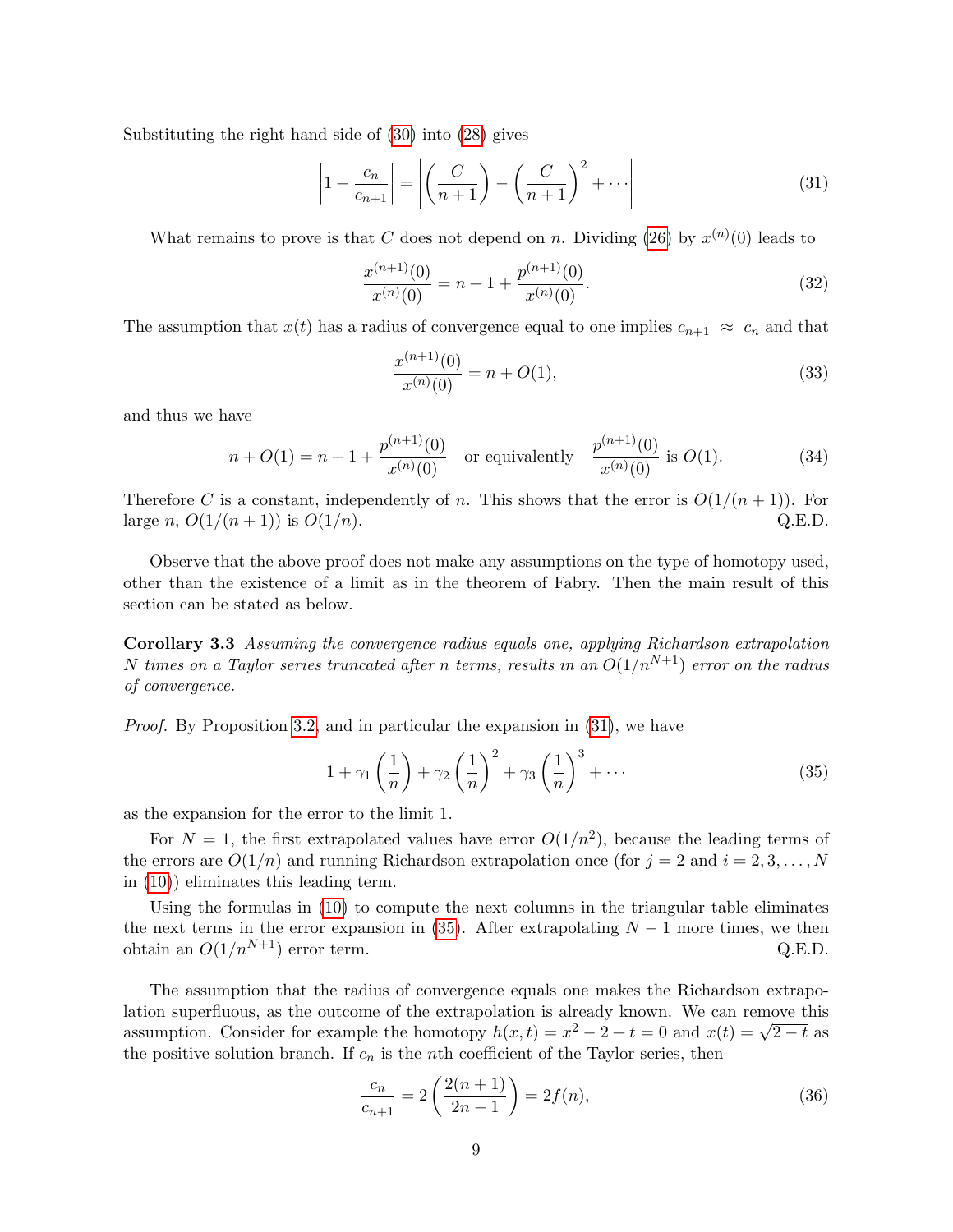where  $f(n)$  is the formula from [\(4\)](#page-2-1). Similarly, for the homotopy  $h(x,t) = x^2 - 1/2 + t = 0$  and  $x(t) = \sqrt{1/2 - t}$  as the positive solution branch, with  $c_n$  as the nth coefficient of the Taylor series, we have

$$
\frac{c_n}{c_{n+1}} = \frac{1}{2} \left( \frac{2(n+1)}{2n-1} \right) = \frac{1}{2} f(n). \tag{37}
$$

This implies that for those two examples, the series development of  $f(n)$  in  $1/n$  is multiplied respectively with 2 or 1/2, and that therefore Richardson extrapolation applies.

<span id="page-9-1"></span>**Theorem 3.4** Let  $c_n$  be the coefficient with  $t^n$  in  $x(t)$  and denote  $f(n) = c_n/c_{n+1}$ . If

$$
\lim_{n \to \infty} \frac{c_n}{c_{n+1}} = z \in \mathbb{C} \setminus \{0\},\tag{38}
$$

then

<span id="page-9-0"></span>
$$
f(n) = z + \gamma_1 z \left(\frac{1}{n}\right) + \gamma_2 z \left(\frac{1}{n}\right)^2 + \gamma_3 z \left(\frac{1}{n}\right)^3 + \cdots.
$$
 (39)

*Proof.* By Lemma [3.1,](#page-5-0) we transform  $x(t)$  into  $x(s) = x(t = z \cdot s)$ , which has convergence radius one. Let  $d_n$  be the coefficient of  $s^n$  in  $x(s)$  and denote  $g(n) = d_n/d_{n+1}$ . For  $g(n)$ , we have the expansion [\(35\)](#page-8-1):

$$
g(n) = 1 + \gamma_1 \left(\frac{1}{n}\right) + \gamma_2 \left(\frac{1}{n}\right)^2 + \gamma_3 \left(\frac{1}{n}\right)^3 + \cdots. \tag{40}
$$

The above series development is unique. Therefore, transforming  $s = t/z$ , gives the series [\(39\)](#page-9-0). Q.E.D.

Theorem [3.4](#page-9-1) provides the justification for the application of Richardson extrapolation and the statement of Corollary [3.3](#page-8-2) holds in theory for any series, not only for those with radius of convergence equal to one. However, in practice, series with a radius of convergence smaller than one will have very large coefficients which cause numerical instabilities and unavoidably arithmetical overflow.

If the convergence radius of a power series equals one, then it is safe to calculate the coefficients of the power series from sample points at nearby locations.

## 4 Fourier Series

In computational complex analysis [\[17\]](#page-17-9), the discrete Fourier transform is applied to compute the coefficients of the Taylor series. For general references on the application of Fourier transforms in computer algebra and numerical analysis, we refer to [\[43\]](#page-18-8) and [\[6\]](#page-16-10).

As described in [\[28\]](#page-17-10), many derivatives are computed simultaneously with an accuracy close to machine precision, for a suitable step size, using complex arithmetic, extending the complexstep differentiation method [\[36\]](#page-18-9) to higher order derivatives. Figure [3](#page-10-0) illustrates the problem: the step size must be smaller than the radius of convergence. This problem is addressed in section [5.2.](#page-13-0)

To introduce the application of the discrete Fourier transform to compute the Taylor series, consider the development of f at z, using step size  $h\omega$ :

$$
f(z + h\omega) = f(z) + h\omega f'(z) + \frac{h^2}{2}\omega^2 f''(z) + \frac{h^3}{3!}\omega^3 f'''(z)
$$
\n(41)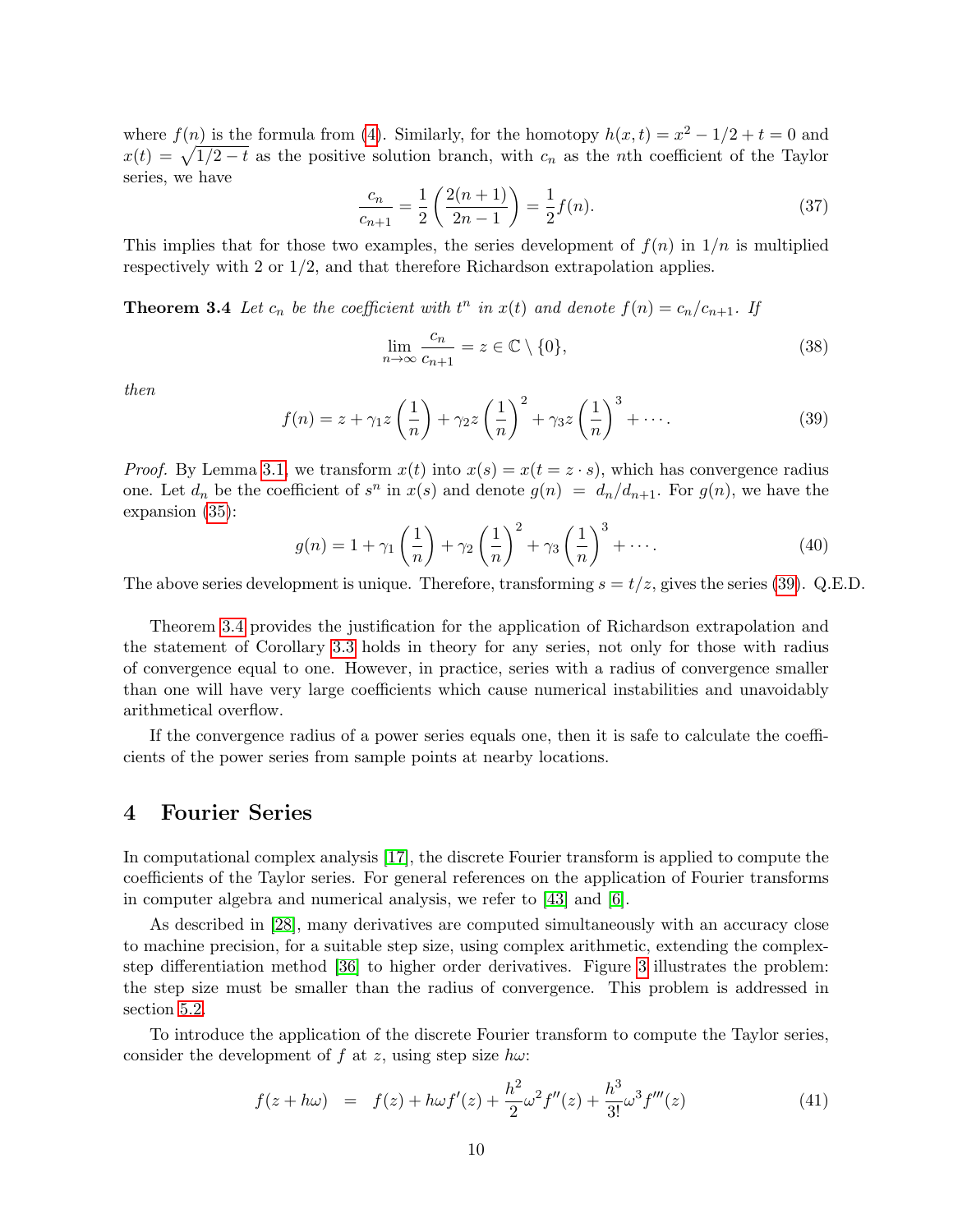

<span id="page-10-0"></span>Figure 3: The radius of convergence r and step size h. We want  $h \ll r$ .

+ 
$$
\frac{h^4}{4!} \omega^4 f^{(iv)}(z) + \frac{h^5}{5!} \omega^5 f^{(v)}(z) + \frac{h^6}{6!} \omega^6 f^{(vi)}(z)
$$
 (42)

+ 
$$
\frac{h^7}{7!} \omega^7 f^{(\text{vii})}(z) + \frac{h^8}{8!} \omega^8 f^{(\text{viii})}(z) + \cdots,
$$
 (43)

where  $\omega$  is the eight complex root of unity:  $\omega^8 = 1$ . Regrouping in powers of  $\omega$  then gives

$$
f(z + h\omega) = f(z) + \frac{h^8}{8!}f^{(\text{viii})}(z) + \cdots
$$
 (44)

$$
+ \quad \omega \left( hf'(z) + \frac{h^9}{9!} f^{(ix)}(z) + \cdots \right) \tag{45}
$$

+ 
$$
\omega^2 \left( \frac{h^2}{2!} f''(z) + \frac{h^{10}}{10!} f^{(\mathbf{X})}(z) + \cdots \right)
$$
 (46)

+ 
$$
\omega^3 \left( \frac{h^3}{3!} f'''(z) + \frac{h^{11}}{11!} f^{(xi)}(z) + \cdots \right)
$$
 (47)

+ 
$$
\omega^4 \left( \frac{h^4}{4!} f^{(iv)}(z) + \frac{h^{12}}{12!} f^{(xii)}(z) + \cdots \right)
$$
 (48)

+ 
$$
\omega^5 \left( \frac{h^5}{5!} f^{(V)}(z) + \frac{h^{13}}{13!} f^{(Xiii)}(z) + \cdots \right)
$$
 (49)

+ 
$$
\omega^6 \left( \frac{h^6}{6!} f^{(vi)}(z) + \frac{h^{14}}{14!} f^{(xiv)}(z) + \cdots \right)
$$
 (50)

+ 
$$
\omega^7 \left( \frac{h^7}{7!} f^{(\text{vii})}(z) + \frac{h^{15}}{15!} f^{(\text{XV})}(z) + \cdots \right)
$$
. (51)

For k from 1 to 7, the coefficients of  $\omega^k$  allow the extraction of the kth derivative of f at z, at a precision of  $O(h^8)$ .

The Discrete Fourier Transform

$$
\text{DFT}_{\omega} : \mathbb{C}^n \to \mathbb{C}^n
$$
  

$$
(f_0, f_1, \dots, f_{n-1}) \mapsto (F(\omega^0), F(\omega^1), \dots, F(\omega^{n-1}))
$$
 (52)

takes the coefficients of the polynomial F with coefficients  $f_0, f_1, \ldots, f_{n-1}$ , where  $\omega^n = 1$  and returns the values of F at the powers of  $\omega$ . The inverse of  $\text{DFT}_{\omega}$  returns the coefficients of  $\omega^k$ needed in the Taylor series of  $f(z + h\omega)$ .

As illustrated by Table [3,](#page-11-0) the derivatives grow as fast as  $n!$  and therefore, except for small  $n$ , we may not expect to obtain highly accurate values.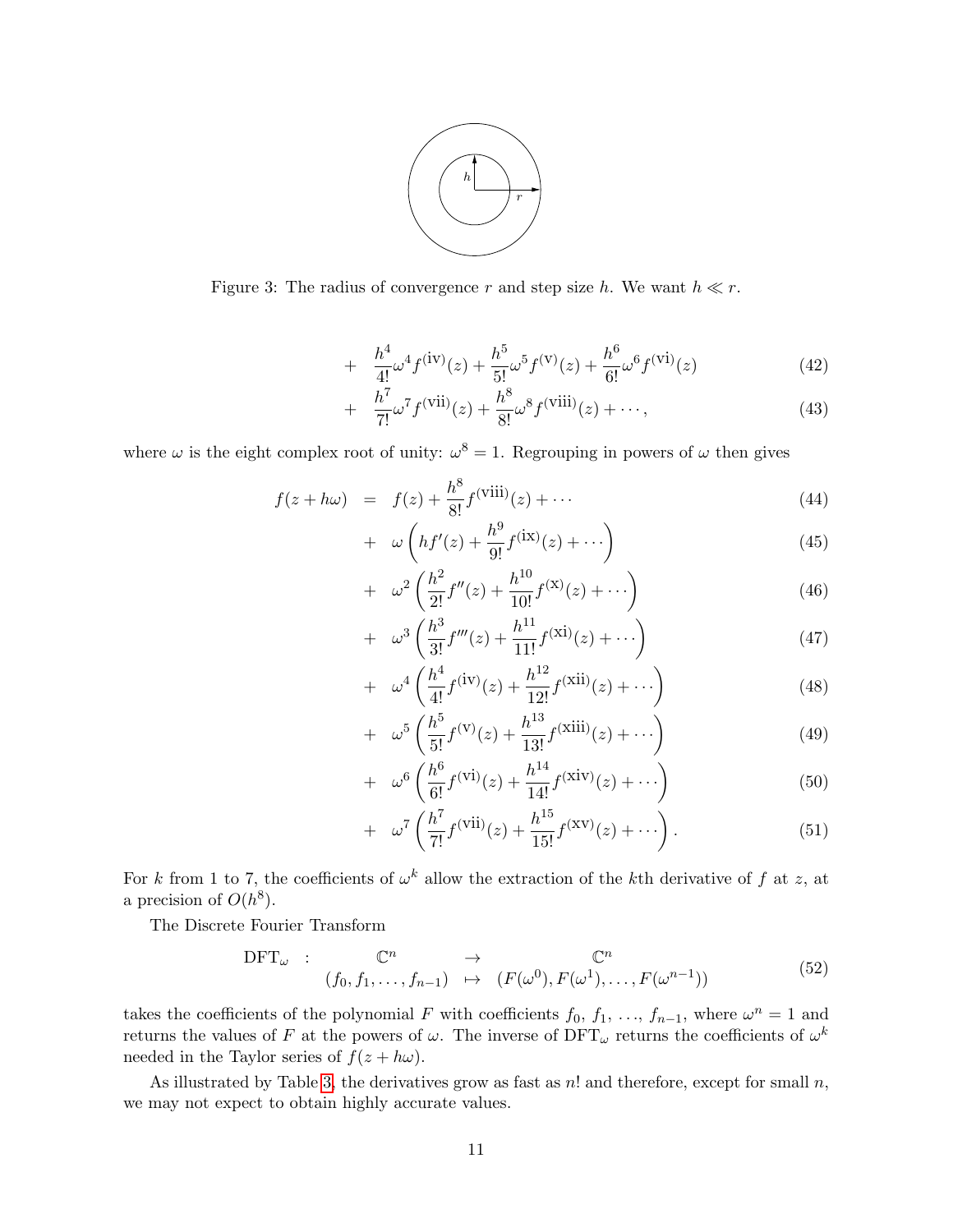<span id="page-11-0"></span>

| $\boldsymbol{n}$ | exact $x^{(n)}(0)$          | approximation $x^{(n)}(0)$  | error        |
|------------------|-----------------------------|-----------------------------|--------------|
| $\overline{0}$   | 1.000000000000              | 0.999999968596              | $3.14E - 08$ |
| 1                | $-0.500000000000$           | $-0.500000028787$           | $5.76E - 08$ |
| $\overline{2}$   | $-0.250000000000$           | $-0.250000053029$           | $2.12E - 07$ |
| 3                | $-0.375000000000$           | $-0.375000147155$           | $3.92E - 07$ |
| $\overline{4}$   | $-0.937500000000$           | $-0.937500546575$           | $5.83E - 07$ |
| 5                | $-3.281250000000$           | $-3.281252546540$           | $7.76E - 07$ |
| 6                | $-14.765625000000$          | $-14.765639282757$          | $9.67E - 07$ |
| 7                | $-81.210937500000$          | $-81.211031230822$          | $1.15E - 06$ |
| 8                | $-527.871093750000$         | $-527.871798600561$         | $1.34E - 06$ |
| 9                | $-3959.033203125000$        | $-3959.039180858922$        | $1.51E - 06$ |
| 10               | $-33651.782226562500$       | $-33651.838679975779$       | $1.68E - 06$ |
| 11               | $-319691.931152343750$      | $-319692.518875707698$      | $1.84E - 06$ |
| 12               | $-3356765.277099609375$     | $-3356771.966430745088$     | $1.99E - 06$ |
| 13               | $-38602800.686645507812$    | $-38602883.297614447773$    | $2.14E - 06$ |
| 14               | $-482535008.583068847656$   | $-482536106.155545711517$   | $2.27E - 06$ |
| 15               | $-6514222615.871429443359$  | $-6514238371.741491317749$  | $2.42E - 06$ |
| 16               | $-94456227930.135726928711$ | $-94456466497.677398681641$ | $2.53E - 06$ |

Table 3: Derivatives of  $x(t) = \sqrt{1-t}$  at  $t = 0$ . The approximate values are computed with step size  $h = 0.5$ . The last column is the relative error.

The step size of  $h = 0.5$  used in Table [3](#page-11-0) is a compromise value. Values of h smaller than 0.5 give more accurate results for the lower order derivatives but give then too inaccurate values for the higher order derivatives. The opposite happens for values of  $h$  larger than 0.5.

Fortunately, we do not need the derivatives  $x^{(n)}(0)$ , but the coefficients of the Taylor series,  $c_n = x^{(n)}(0)/n!$ . Table [4](#page-11-1) shows the application of the DFT to compute the series coefficients. Compared to the derivatives in Table [3,](#page-11-0) the computations in double precision arithmetic give six decimal places of accuracy for  $n = 64$ . The step size  $h = 0.85$  gave the most accurate results.

<span id="page-11-1"></span>

| $\frac{1}{1000}$ $\frac{1}{1000}$ $\frac{1}{1000}$ $\frac{1}{1000}$ $\frac{1}{1000}$ $\frac{1}{10000}$ $\frac{1}{10000}$ $\frac{1}{10000}$ |                   |                   |              |  |  |
|--------------------------------------------------------------------------------------------------------------------------------------------|-------------------|-------------------|--------------|--|--|
| exact $c_n$<br>$\boldsymbol{n}$                                                                                                            |                   | approximation     | error        |  |  |
| 0                                                                                                                                          | 1.000000000000    | 0.999999986011    | $1.40E - 08$ |  |  |
|                                                                                                                                            | $-0.500000000000$ | $-0.500000013671$ | $2.73E - 08$ |  |  |
| $\overline{2}$                                                                                                                             | $-0.125000000000$ | $-0.125000013365$ | $1.07E - 07$ |  |  |
| 4                                                                                                                                          | $-0.039062500000$ | $-0.039062512786$ | $3.27E - 07$ |  |  |
| 8                                                                                                                                          | $-0.013092041016$ | $-0.013092052762$ | $8.97E - 07$ |  |  |
| 32                                                                                                                                         | $-0.001576932599$ | $-0.001576940258$ | $4.86E - 06$ |  |  |
| 64                                                                                                                                         | $-0.000554221198$ | $-0.000554226120$ | $8.88E - 06$ |  |  |
|                                                                                                                                            |                   |                   |              |  |  |

Table 4: Coefficients  $c_n$  of the Taylor series of  $x(t) = \sqrt{1-t}$  at  $t = 0$ . The approximate values are computed with step size  $h = 0.85$ . The last column is the relative error.

In machine double precision, the results in Table [3](#page-11-0) and Table [4](#page-11-1) are close to optimal, with the step sizes respectively equal to 0.5 and 0.85. Using those large step sizes in multiprecision will not give more accurate results, but multiprecision will allow to select smaller step sizes. In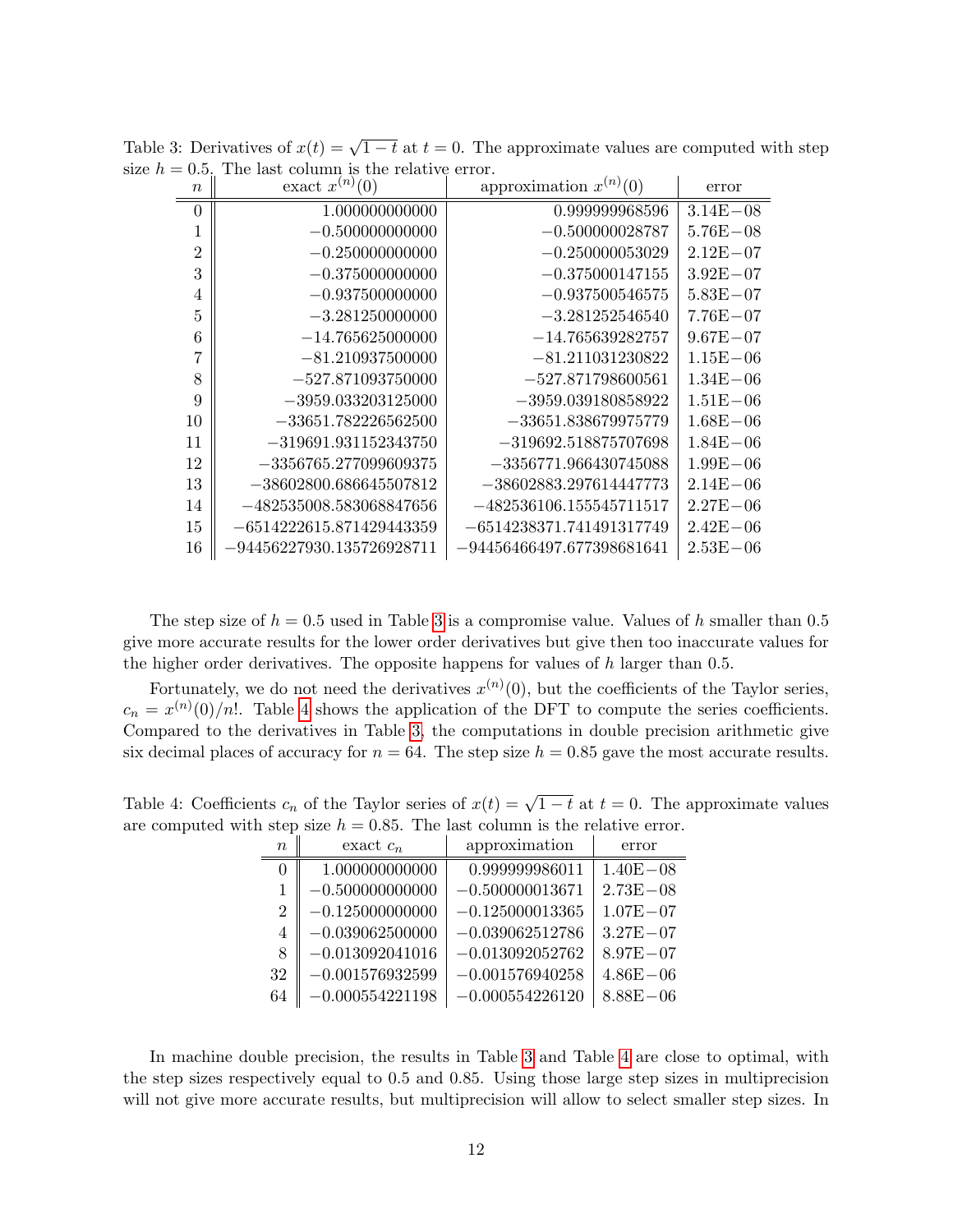particular with 33 decimal places (using mpmath 1.1.0 [\[20\]](#page-17-11) with SymPy 1.4 [\[22\]](#page-17-12) in Python 3.7.3), the 16th derivative is computed with an accuracy of 15 decimal places, with step size 0.1 and the error on the 64th coefficient coefficient on the series drops to  $10^{-11}$ , with step size 0.5.

Instead of working with the same step size for all series coefficients, alternatively, one could explore using different step sizes. In this context, one classical and very common application of Richardson extrapolation is to improve the accuracy of numerical differentiation.

When  $z$  is a complex number, the complex step derivative is generalized in [\[23\]](#page-17-13) and [\[32\]](#page-18-10) with quaternion arithmetic. Using the quaternion Fourier transform  $[10]$ ,  $[33]$ , the coefficients of the Taylor series can be computed.

## 5 Polynomial Homotopies

The homotopies in this section have multiple singularities in the complex plane, for complex values of t, with real part  $\lt 1$ , but only one singularity at  $t = 1$ . Knowing the location of the last pole leads to the reconditioning of the homotopy and to series with convergence radius equal to one.

#### 5.1 The Last Pole

Let  $f(x) = 0$  be the system we want to solve and assume we have at least one solution of  $g(x) = 0$ . Then the homotopy

<span id="page-12-1"></span>
$$
\mathbf{h}(\mathbf{x},t) = \gamma(1-t)\mathbf{g}(\mathbf{x}) + t\mathbf{f}(\mathbf{x}) = \mathbf{0}, \quad t \in [0,1], \quad \gamma \in \mathbb{C}, |\gamma| = 1,
$$
\n(53)

defines a path starting at  $t = 0$ , at a solution of  $g(x) = 0$  and ending at  $t = 1$ , at a solution of  $f(x) = 0$ . The constant  $\gamma$  is a random complex number. If  $g(x) = 0$  has no singular solutions, then it follows from the main theorem of elimination theory that all paths defined by  $h(\mathbf{x}, t) = \mathbf{0}$ are regular and bounded for  $t \in [0, 1)$ , except for finitely many *complex* values for t. In [\[35\]](#page-18-11), this constructive argument is illustrated by examples of homotopies of small degrees and dimension.

The key point is the existence of a polynomial  $H(t)$  of finite degree, with  $H(0) \neq 0$ , as  $g(x) = 0$  has no singular solutions. Moreover, by the random *complex* choice of  $\gamma$ , all roots of H are in the complex plane, except for  $t = 1$ , if the system  $f(x) = 0$  has a singular solution. By construction of  $h(x, t) = 0$ , we can introduce the notion of the last pole, as the complex number  $\rho$ , for which  $H(\rho) = 0$  and of all roots of H,  $\rho$  has the largest real part less than one.<sup>[1](#page-12-0)</sup>

Figure [4](#page-13-1) illustrates that  $\rho$  is the last complex singular value detected by the radar of a path tracker which applies the theorem of Fabry to set its step size.

By construction of the homotopy  $h(x, t) = 0$ , and in particular by the random choice of the complex constant  $\gamma$ , the solution at  $t = t_*$  is regular, and well conditioned. This implies that Newton's method for the series coefficients converges quadratically. One could then already discover the singular solution for  $t = 1$ , via the computation of a Padé approximant with quadratic denominator. Via a perturbation argument, for  $t = t_* + \delta$ , for suitable  $\delta > 0$ , the application of the theorem of Fabry will detect  $t = 1$  as a singular solution, without computing  $\mathbf{x}(t)$  for  $t \approx 1$ .

<span id="page-12-0"></span><sup>&</sup>lt;sup>1</sup>If all real parts of the roots of  $H$  are larger than one, then we are in the case similar to a monomial homotopy, a case that is then already solved.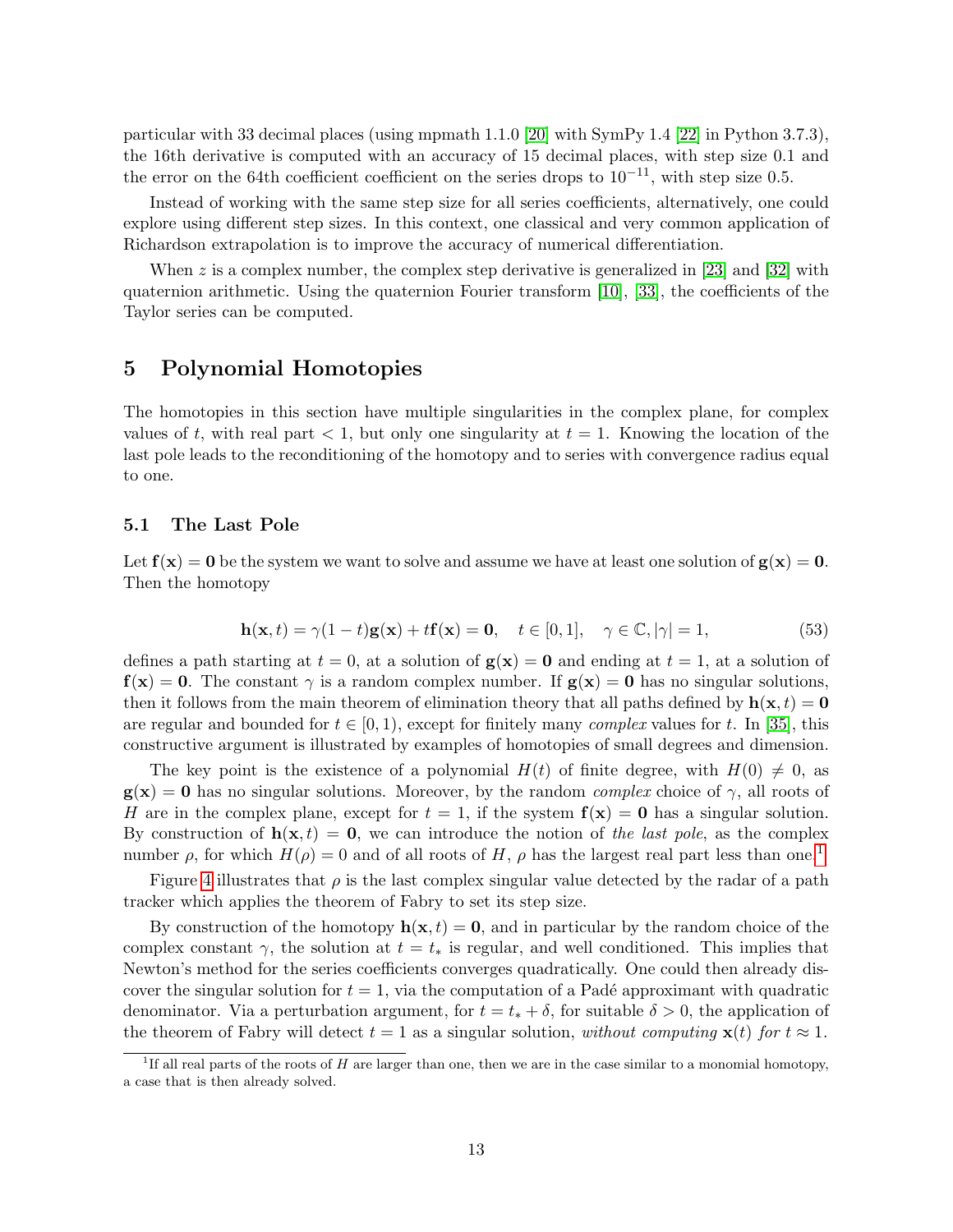

<span id="page-13-1"></span>Figure 4: Schematic of the last pole  $\rho$  marked by the hollow circle. At the center, at  $t = t_0 = t_*$ ,  $ρ$  and 1 are at the same distance. At  $t_0 < t_*$ , the proximity of  $ρ$  determines the step size, while for  $t_* < t_0$ , the singularity at one will be detected.

### <span id="page-13-0"></span>5.2 Homotopy Reconditioning

Once the path tracker reaches a value for the continuation parameter  $t$ , that is past the last pole towards an isolated singularity at  $t = 1$ , at the end of a path, the coefficients of the power series will grow very fast, which is already an indication for the trouble to come.

For the reliable numerical computation of the power series, consider the transformation in the homotopy  $h(\mathbf{x}, t) = 0$ :

<span id="page-13-2"></span>
$$
t = rs + t_0, \quad r = 1 - t_0, \quad t_0 = t_* + \delta,
$$
\n<sup>(54)</sup>

where  $t_*$  is value as in Figure [4,](#page-13-1) at the same distance from the last pole  $\rho$  and the end point  $t = 1$ , and  $\delta$  is a suitable positive value so at  $t_0 = t_* + \delta$ , the application of the theorem of Fabry will detect  $t = 1$  as the location for the closest singular solution.

After applying [\(54\)](#page-13-2), the series development of the path  $x(s)$  defined by the homotopy  $h(\mathbf{x}(s), s) = \mathbf{0}$  will have convergence radius equal to one. The term *reconditioning* is justified as the coefficients of the Taylor series in the reconditioned homotopy do not grow exponentially fast.

## 6 Computational Experiments

The new methods are illustrated with computational experiments on two well known examples in the literature, with ad hoc tools, using test procedures in version 2.4.85 PHCpack [\[41\]](#page-18-7) (with QDlib [\[18\]](#page-17-14) and CAMPARY [\[21\]](#page-17-15) for multiple double arithmetic), version 1.1.1 of phcpy [\[30\]](#page-18-12), version 1.4 of sympy [\[22\]](#page-17-12), and version 1.1.0 of mpmath [\[20\]](#page-17-11), in Python 3.7.3. The computations were done on a CentOS 6.10 Linux computer with 23.4GB of memory and a 12-core Intel Xeon X5690 at 3.47Ghz.

## 6.1 Ojika's First Example

One example in [\[29\]](#page-17-8) (known in benchmarks as ojika1, used in [\[15\]](#page-17-4), [\[24\]](#page-17-2), [\[25,](#page-17-6) [26\]](#page-17-7)) is

$$
\mathbf{f}(x,y) = \begin{cases} x^2 + y - 3 &= 0\\ x + 0.125y^2 - 1.5 &= 0. \end{cases} \tag{55}
$$

This system has one regular solution at  $(-3, 6)$  and a triple root at  $(1, 2)$ . Using  $\gamma = -0.917153159675641 - 0.398534919043474 I, I = \sqrt{-1}$ , in the homotopy [\(53\)](#page-12-1) with start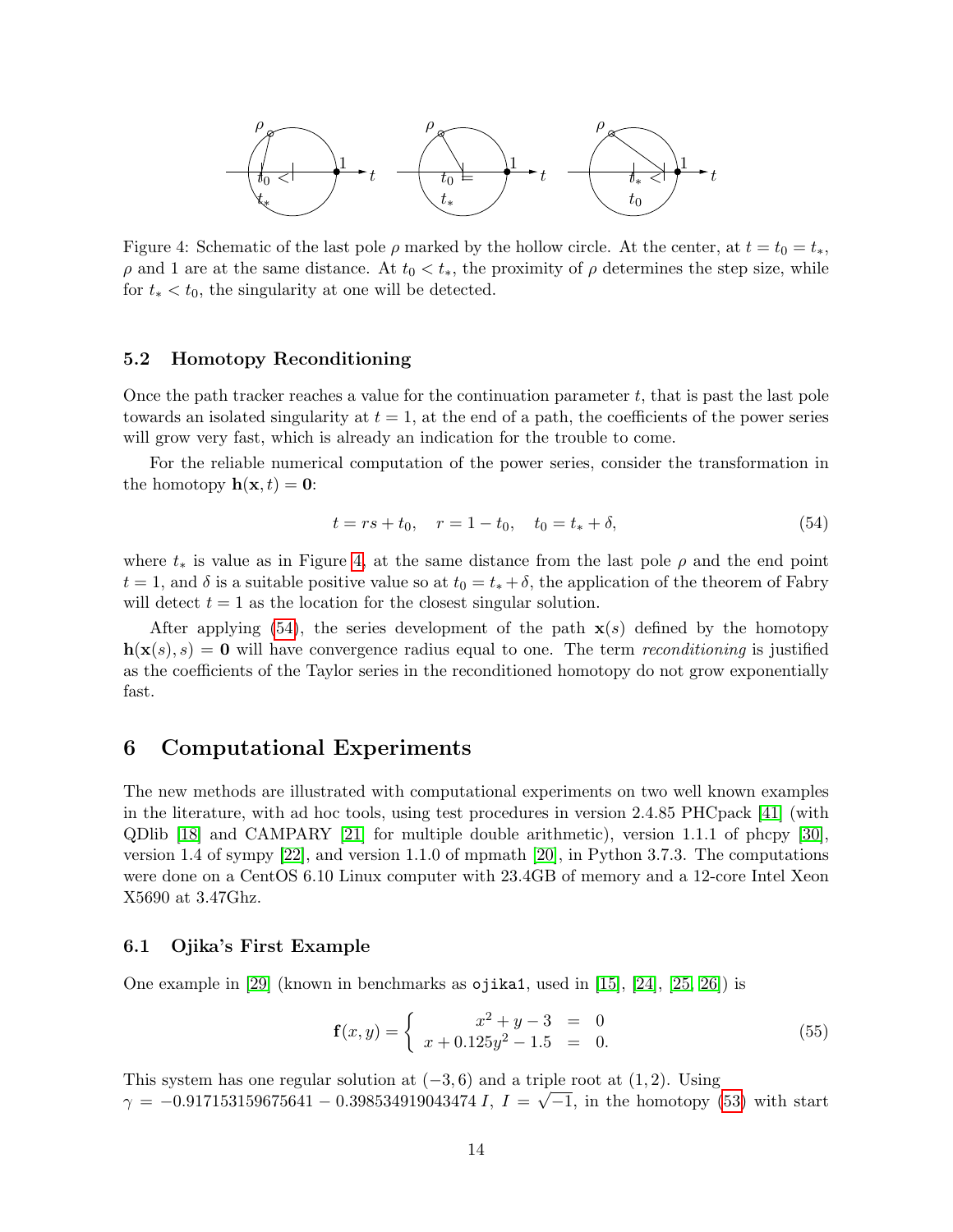system

$$
\mathbf{g}(x,y) = \begin{cases} x^2 - 1 &= 0\\ y^2 - 1 &= 0 \end{cases} \tag{56}
$$

makes that the path starting at  $(1, 1)$  converges to the triple root.

The value  $t_0$  after  $t_*$  (the location of the last pole) that was used is  $t_0 = 0.955647336181678$ . At this value for t, the coordinates of the corresponding solution are

$$
x \approx 1.17998166418735 + 0.0181391513338172 \, I,\tag{57}
$$

$$
y \approx 1.60871001974391 - 0.0423866308603763 \, I,\tag{58}
$$

with the inverse of the condition number estimated at 8.9E-03. In double precision, a condition number of about  $10^3$  is within the range of what is considered well conditioned. Observe that the coordinates of the solution corresponding to  $t_0$  are far from the location of the triple root  $(1, 2)$ .

The value for  $r = 1-t_0$  is 0.044352663818322036, which implies that, without reconditioning, the magnitude of the Taylor series coefficients will increase with about two decimal places. At that pace, as  $2^{64} \approx 10^{+19}$ , numerical difficulties arise without reconditioning.

After reconditioning, with  $n = 64$ , the ratio, based on the power series for the first coordinate  $x(s)$ , is estimated at

$$
1.0265192231142901 + 2.9197227799819557E - 05 I
$$
\n
$$
(59)
$$

and the magnitude of the imaginary part corresponds to the magnitude of the coefficients  $c_n$  in the series of  $x(s)$ . This mild decline of the exponents corresponds to the over estimation of the radius at about 1.0265. Applying Richardson extrapolation yields

$$
0.9999729580138075 + 8.484367218447337E - 06 I,
$$
\n(60)

which thus locates the singularity with an error of  $10^{-6}$ .

The above computations were done in double precision. In double double precision ( $\approx 32$ ) decimal places), with  $n = 512$ , the ratio is first estimated at 1.00326 and Richardson extrapolation then improves the accuracy, to obtain an error of  $10^{-6}$  on the value  $t = 1$ , the location of the singularity, confirming the result obtained in double precision.

### 6.2 One Fourfold Root of Cyclic 9-roots

The cyclic n-roots problem

$$
\mathbf{f}(\mathbf{x}) = \begin{cases} x_0 + x_1 + \dots + x_{n-1} = 0 \\ i = 2, 3, \dots, n-1: \sum_{j=0}^{n-1} \prod_{k=j}^{j+i-1} x_k \text{ mod } n = 0 \\ x_0 x_1 x_2 \cdots x_{n-1} - 1 = 0 \end{cases}
$$
(61)

is a well known benchmark problem in polynomial system solving, which arose in the study of biunimodular vectors [\[13\]](#page-16-11). The cyclic 9-roots problem was solved in [\[12\]](#page-16-12), and its roots of multiplicity four were used in the development of deflation in [\[24\]](#page-17-2). This system was used to illustrate the computation of the multiplicity structure in [\[8\]](#page-16-7).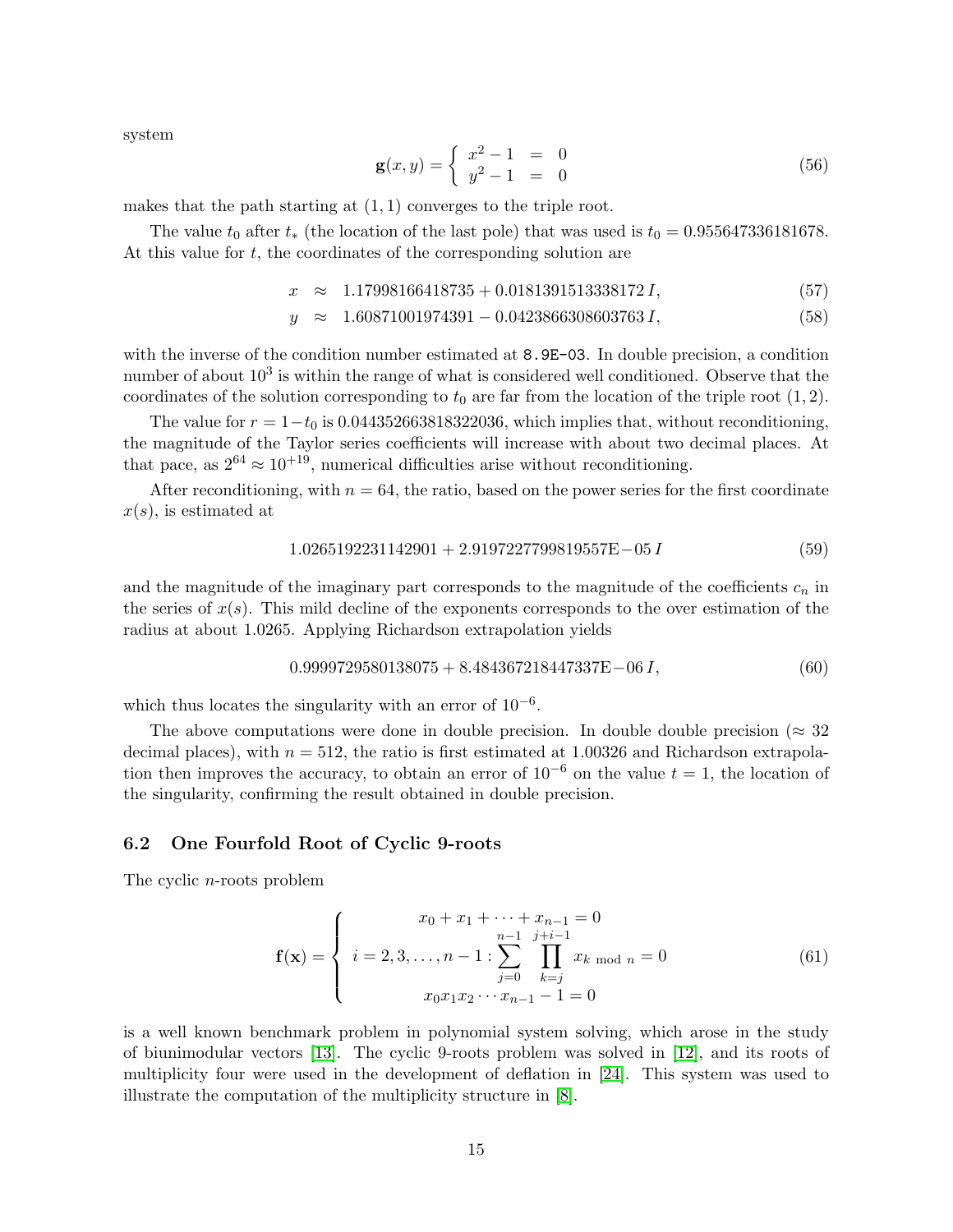The start system  $g(x) = 0$  in a homotopy to solve  $f(x) = 0$  was obtained by running the plain blackbox solver (the extended version is described in [\[42\]](#page-18-13)) on 12 cores tracking 11,016 is less than two minutes. For reproducibility, the seed in the random number generators was 7131. That  $g(x)$  was then used in the homotopy [\(53\)](#page-12-1) with  $\gamma = -0.917153159675641 - 0.398534919043474 I$ ,  $I = \sqrt{-1}$ . One path was selected that ended at one of the fourfold roots.

The value for t after  $t_*$ , the location of the last pole is  $t_0 = 0.998315512784621$ , with coordinates of the corresponding solution

$$
x_0 \approx +1.00000126517819 + 2.90396442439194 \text{E} - 07 \tag{62}
$$

- $x_1 \approx -2.61867609654276 2.06312686218454E 03$  (63)
- $x_2 \approx -0.381725080860952 + 6.25420054941098E 05$  (64)
- $x_3 \approx +1.00151501674915 + 1.11189386260303E-03$  (65)
- $x_4 \approx +0.381629266681896 3.62839287359460E 04$  (66)
- $x_5 \approx +2.62034316800711 + 2.49236777820171E-03$  (67)
- $x_6 \approx +0.998483898493147 1.11096857563447E 03$  (68)
- $x_7 \approx -2.61970187995193 4.30339092688366E 04$  (69)
- $x_8 \approx -0.381870388949536 + 3.01610075581641E-04$  (70)

with inverse condition number estimated at  $5.3E-5$ . Although the homotopy does not respect the permutation symmetry, the orbit structure of the solution can already be observed, at the limited accuracy of about three decimal places.

The value for  $r = 1-t_0$  is 0.0016844872153789492 and without reconditioning the homotopy, the coefficients in the power series expansions of the solution increase at a very high pace. After reconditioning, with  $n = 32$ , the convergence radius is estimated at

$$
1.00000000099639 + 4.319265E - 09I
$$
\n
$$
(71)
$$

and confirmed in double double precision. Because of the close proximity to the singularity, no extrapolation is necessary in this case.

## 7 Conclusions

Richardson extrapolation is effective to locate the closest singularity as shown by the asymptotic expansions on the ratio of two consecutive coefficients in the Taylor series of the solution curves, under the condition of the theorem of Fabry.

The homotopy continuation parameter can always be adjusted so the convergence radius of the power series equals one, which allows for a safe step size selection in the application of the discrete Fourier transform to compute all coefficients of the series efficiently and accurately.

Deflation restores the quadratic convergence of Newton's method on an isolated singular solution via reconditioning. The homotopy reconditiong using the location of the last pole provides an apriori justification for the application of the deflation method via the Richardson extrapolation on the ratios of the coefficients of power series.

The theorem of Fabry provides a radar to detect singularities. In this paper we have shown that this radar can accurately locate the nearest singular solution of a polynomial homotopy. We apply this radar at a safe distance from singularities, at a regular solution where the quadratic convergence of Newton's method holds.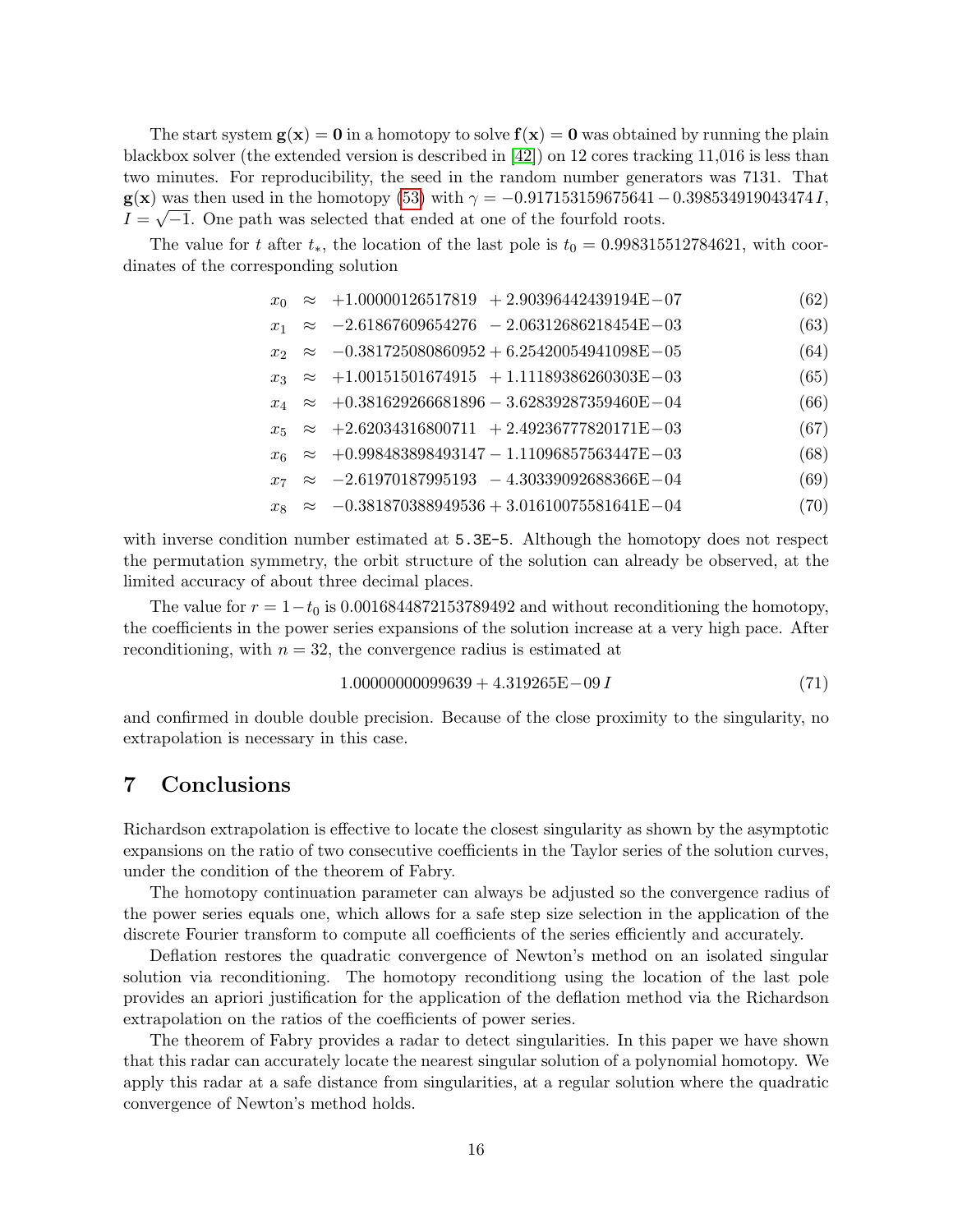Acknowledgements. Some of the results in this paper were presented by the first author on 27 March 2022 in a preliminary report at the special session on Optimization, Complexity, and Real Algebraic Geometry, which took place online. The authors thank the organizers, Saugata Basu and Ali Mohammad Nezhad, for their invitation. We thank the three reviewers of this paper for their useful comments which helped to improve the exposition.

## References

- <span id="page-16-2"></span>[1] Baker, Jr, G. A. and P. Graves-Morris. *Padé Approximants*. Cambridge University Press, 1996.
- <span id="page-16-9"></span>[2] N. Bliss and J. Verschelde. The method of Gauss-Newton to compute power series solutions of polynomial homotopies. Linear Algebra and its Applications, 542:569–588, 2018.
- <span id="page-16-3"></span>[3] C. Brezinski. A general extrapolation algorithm. Numerische Mathematik, 35:175–187, 1980.
- <span id="page-16-5"></span>[4] M. Burr and A. Leykin. Inflation of poorly conditioned zeros of systems of analytic functions. Arnold Mathematical Journal, 7:431–440, 2021.
- <span id="page-16-6"></span>[5] J.-S. Cheng, X. Dou, and J. Wen. A new deflation method for verifying the isolated singular zeros of polynomial systems. Journal of Computational and Applied Mathematics, 376:112825, 2020.
- <span id="page-16-10"></span>[6] R. M. Corless and N. Fillion. A Graduate Introduction to Numerical Methods. From the Viewpoint of Backward Error Analysis. Springer-Verlag, 2013.
- <span id="page-16-8"></span>[7] B. H. Dayton, T.-Y. Li, and Z. Zeng. Multiple zeros of nonlinear systems. Mathematics of Computation, 80(276):2143–2168, 2011.
- <span id="page-16-7"></span>[8] B. H. Dayton and Z. Zeng. Computing the multiplicity structure in solving polynomial systems. In M. Kauers, editor, Proceedings of the 2005 International Symposium on Symbolic and Algebraic Computation, pages 116–123. ACM, 2005.
- <span id="page-16-1"></span>[9] P. Dienes. The Taylor series. An introduction to the theory of functions of a complex variable. Dover, 1957.
- <span id="page-16-4"></span>[10] T. A. Ell, N. Le Bihan, and S. J. Sangwine. Quaternion Fourier Transforms for Signal and Image Processing. Wiley, 2014.
- <span id="page-16-0"></span>[11] E. Fabry. Sur les points singuliers d'une fonction donnée par son développement en série et l'impossibilité du prolongement analytique dans des cas très généraux. Annales scientifiques de l'École Normale Supérieure,  $13:367-399$ ,  $1896$ .
- <span id="page-16-12"></span>[12] J. C. Faugère. Finding all the solutions of Cyclic 9 using Gröbner basis techniques. In Computer Mathematics - Proceedings of the Fifth Asian Symposium (ASCM 2001), volume 9 of Lecture Notes Series on Computing, pages 1–12. World Scientific, 2001.
- <span id="page-16-11"></span>[13] H. Führ and Z. Rzeszotnik. On biunimodular vectors for unitary matrices. Linear Algebra and its Applications, 484:86–129, 2015.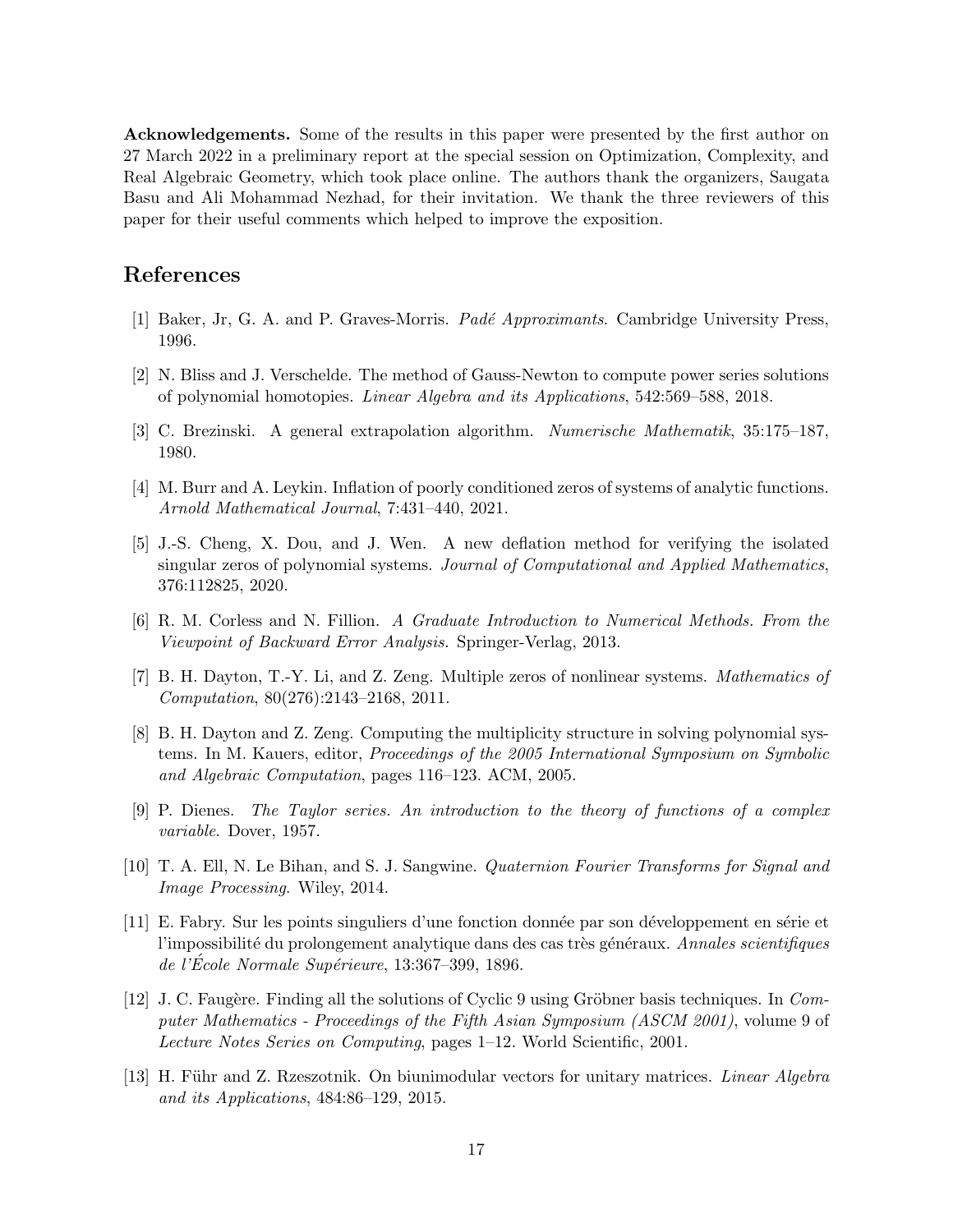- <span id="page-17-3"></span>[14] M. Giusti, G. Lecerf, B. Salvy, and J.-C. Yakoubsohn. On location and approximation of clusters of zeros: Case of embedding dimension one. Foundations of Computational Mathematics, 17(1):1–58, 2007.
- <span id="page-17-4"></span>[15] Z. Hao, W. Jiang, N. Li, and L. Zhi. On isolation of simple multiple zeros and clusters of zeros of polynomial systems. Mathematics of Computation, 89(322):879–909, 2020.
- <span id="page-17-5"></span>[16] J. D. Hauenstein, B. Mourrain, and A. Szanto. On deflation and multiplicity structure. Journal of Symbolic Computation, 83:228–253, 2017.
- <span id="page-17-9"></span>[17] P. Henrici. Fast Fourier methods in computational complex analysis. SIAM Review, 21(4):481–527, 1979.
- <span id="page-17-14"></span>[18] Y. Hida, X. S. Li, and D. H. Bailey. Algorithms for quad-double precision floating point arithmetic. In 15th IEEE Symposium on Computer Arithmetic (Arith-15 2001), pages 155–162. IEEE Computer Society, 2001.
- <span id="page-17-0"></span>[19] G. Jeronimo, G. Matera, P. Solern´o, and A. Waissbein. Deformation techniques for sparse systems. Foundations of Computational Mathematics, 9:1–50, 2009.
- <span id="page-17-11"></span>[20] F. Johansson. mpmath: a Python library for arbitrary-precision floating-point arithmetic. <http://mpmath.org>.
- <span id="page-17-15"></span>[21] M. Joldes, J.-M. Muller, V. Popescu, and Tucker. W. CAMPARY: Cuda Multiple precision arithmetic library and applications. In *Mathematical Software – ICMS 2016, the 5th* International Conference on Mathematical Software, pages 232–240. Springer-Verlag, 2016.
- <span id="page-17-12"></span>[22] D. Joyner, O. Certik, A. Meurer, and B. E. Granger. Open source computer algebra systems: SymPy. ACM Communications in Computer Algebra, 45(4):225–234, 2011.
- <span id="page-17-13"></span>[23] J.-E. Kim. Approximation of directional step derivative of complex-valued functions using a generalized quaternion system. Axioms, 10(206), 2021. 14 pages.
- <span id="page-17-2"></span>[24] A. Leykin, J. Verschelde, and A. Zhao. Newton's method with deflation for isolated singularities of polynomial systems. Theoretical Computer Science, 359(1-3):111–122, 2006.
- <span id="page-17-6"></span>[25] N. Li and L. Zhi. Computing isolated singular solutions of polynomial systems: case of breadth one. SIAM Journal on Numerical Analysis, 50(1):354–372, 2012.
- <span id="page-17-7"></span>[26] N. Li and L. Zhi. Verified error bounds for isolated singular solutions of polynomial systems. SIAM Journal on Numerical Analysis, 52(4):1623–1640, 2014.
- <span id="page-17-1"></span>[27] A. P. Morgan, A. J. Sommese, and C. W. Wampler. A power series method for computing singular solutions to nonlinear analytic systems. Numerische Mathematik, 63(3):391–409, 1992.
- <span id="page-17-10"></span>[28] H. M. Nasir. Higher order approximations for derivatives using hypercomplex-steps. International Journal of Advances in Computer Science  $\mathscr$  Its Applications, 6(1):52–57, 2016.
- <span id="page-17-8"></span>[29] T. Ojika. Modified deflation algorithm for the solution of singular problems. I. A system of nonlinear algebraic equations. Journal of Mathematical Analysis and Applications, 123:199– 221, 1987.